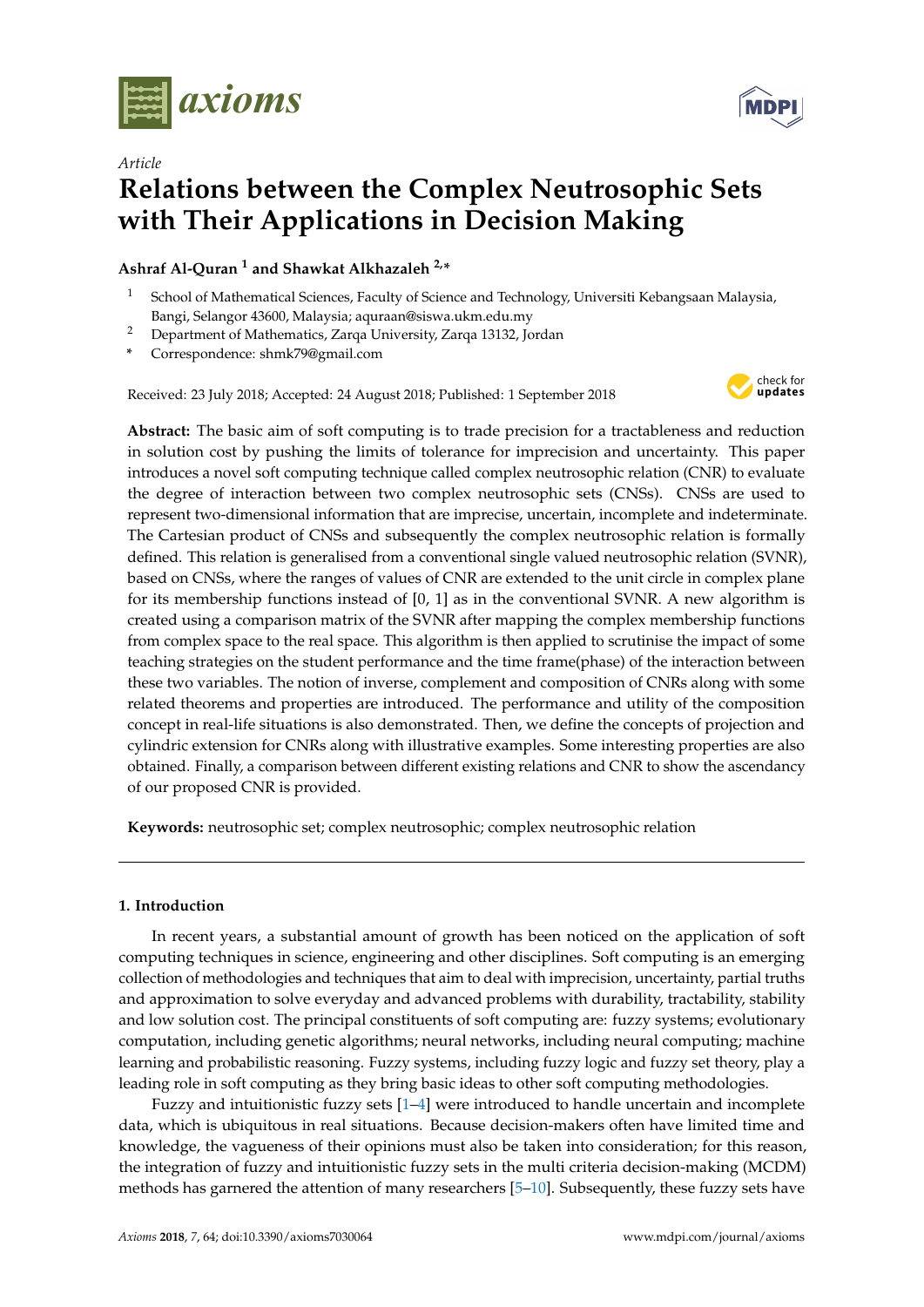been actively applied in various MCDM problems using a myriad of different approaches of operational research such as TOPSIS [\[11\]](#page-13-4), AHP [\[12\]](#page-13-5), PROMETHEE [\[13\]](#page-13-6) and others. However, the aforementioned uncertainty sets do not handle the indeterminate and inconsistent information. To overcome this issue, Smarandache [\[14\]](#page-13-7) originally gave a concept of a neutrosophic set from a philosophical point of view, which is a part of neutrosophy. Neutrosophic set is characterised independently by a truth-membership function, indeterminacy-membership function and falsity-membership function, denoted by *T*, *I*, *F*, respectively, where the indeterminacy is quantified explicitly. The ranges of the functions *T*, *I* and *F* are subsets of the real standard or nonstandard interval  $]$  – 0, 1 + [. To constrain them in the real standard interval [0, 1] for convenient science and engineering applications, a single-valued neutrosophic set (SVNS) and its operators were introduced by Wang et al. [\[15\]](#page-13-8) as the subclasses of the neutrosophic sets. Recent years have seen the rapid utilization and usage of SVNS in many real life problems [\[16–](#page-13-9)[19\]](#page-13-10). On the other hand, Ye [\[20\]](#page-13-11) put forward a concept of a simplified neutrosophic set (SNS), which is also a subclass of the neutrosophic set and includes a SVNS, and defined basic operational laws of SNSs. Then, he applied this concept to solve many MCDM problems [\[20–](#page-13-11)[22\]](#page-13-12).

In order to incorporate the advantages of complex numbers to the notion of fuzzy sets and its generalizations, the introduction of fuzzy sets was followed by their extension to the complex fuzzy set [\[23\]](#page-13-13). In particular, complex fuzzy sets are not simply a linear extension of conventional fuzzy sets. Rather, complex fuzzy sets allow a natural extension of fuzzy set theory to problems that are either very difficult or impossible to address with one-dimensional grades of membership. Complex fuzzy set progressed rapidly to complex fuzzy logic [\[24\]](#page-14-0) and complex intuitionistic fuzzy sets [\[25\]](#page-14-1). All of the former structures cannot handle imprecise, indeterminate, inconsistent, and incomplete information that has periodic nature. Therefore, Ali and Smarandache [\[26\]](#page-14-2) initialised the CNS with three complex valued membership functions to handle all the types of uncertainty, including indeterminacy with periodicity. CNS is actually an extension of the SVNS to the complex space, which makes it superior to all of the aforementioned uncertainty sets.

Like a set, a relation is of fundamental importance in all engineering, science, and mathematically based fields. Relations are intimately involved in logic, approximate reasoning, rule-based systems, nonlinear simulation, synthetic evaluation, classification, pattern recognition, and control. The relations between fuzzy sets and intutionistic fuzzy sets is a topic that has been extensively studied [\[27–](#page-14-3)[31\]](#page-14-4). In the neutrosophic environment, Yang et al. [\[32\]](#page-14-5) proposed single valued neutrosophic relations (SVNRs) and study their properties, while Abu Qamar and Hassan [\[33\]](#page-14-6) derived Q-neutrosophic soft relations as an extension of the neutrosophic soft relation [\[34\]](#page-14-7). Among other notable research in this relatively unexplored area are the complex fuzzy relations [\[23\]](#page-13-13), complex Atanassov's intuitionistic fuzzy (CAIF) relations [\[35\]](#page-14-8) and the complex neutrosophic soft expert sets and relations [\[36](#page-14-9)[,37\]](#page-14-10).

We will extend the studies on CAIF relation [\[29\]](#page-14-11) and SVNRs [\[27\]](#page-14-3) by establishing a novel notion called complex neutrosophic relation (CNR), which is constructed to hold the advantages of SVNRs while maintaining the features of complex numbers in CAIF relation as follows: on the one hand, SVNR has the ability to handle imprecise, indeterminate, inconsistent, and incomplete information embedded in the relation body. On the other hand, CAIF relations have the complexity feature, which has the ability to capture information pertaining to the time frame of the interaction between the parameters. All of these features together will be contained in our proposed CNR.

The remainder of this paper is organized as follows. In Section [2,](#page-2-0) we recapitulate some of the fundamental concepts related to neutrosophic sets and CNSs. Throughout Section [3,](#page-3-0) we define the concept of the Cartesian product of two CNSs as a forerunner of the concept of CNR. Subsequently, the concept of CNR will be defined. A decision-making algorithm is also generated in this section. This algorithm examines the affectivity of number of teaching techniques using the characteristics of the CNR. In Section [4,](#page-6-0) we define some basic operations on CNR such as the complement, inverse and composition of CNRs. This section also gives the definitions of projection and cylindric extension for CNRs. Section [5](#page-11-0) provides a comprehensive comparison among CNR and other recent approaches to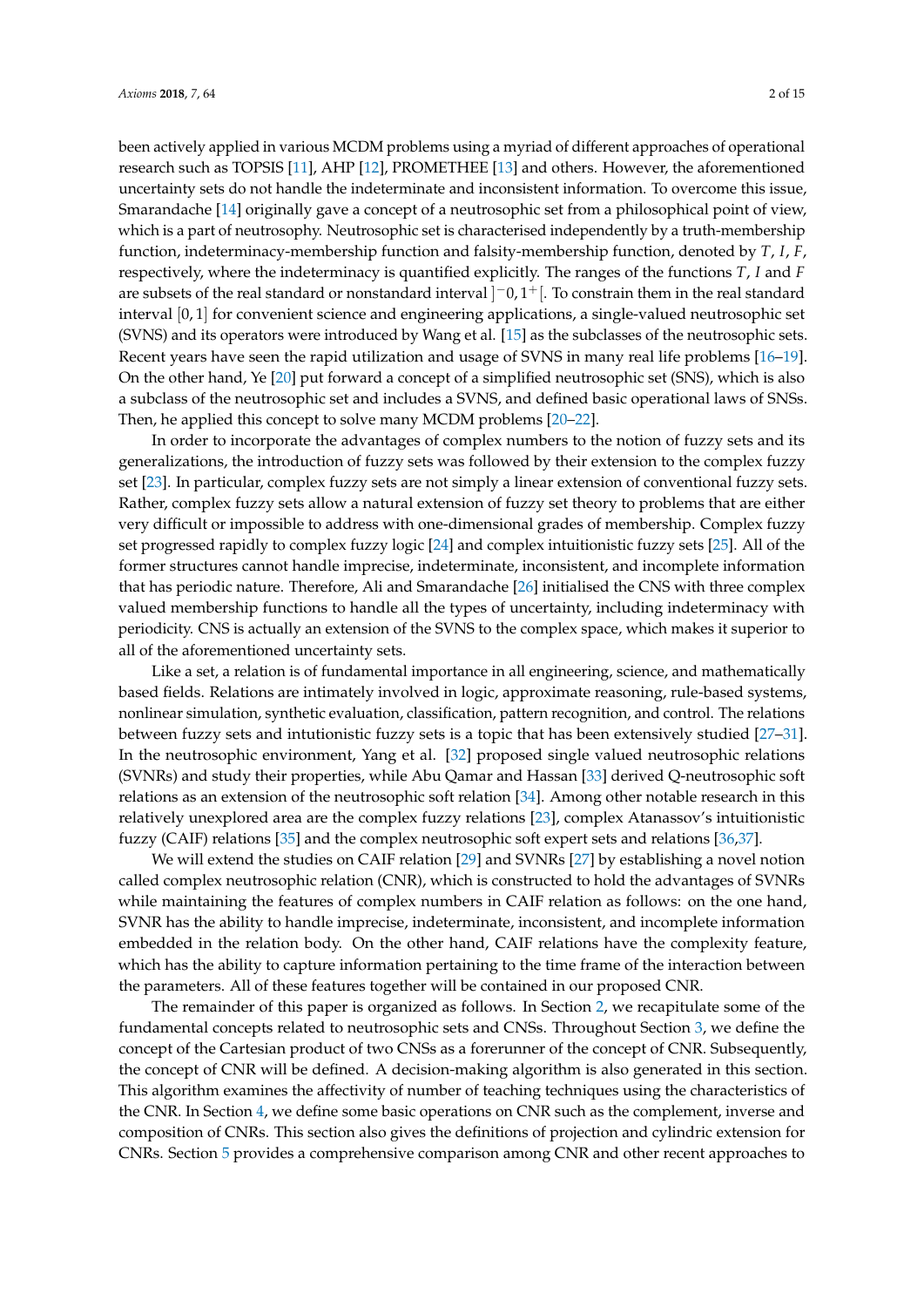manifest the dominance of our proposed method. Section 6 outlines the conclusion of this paper and suggests directions for future research.

#### <span id="page-2-0"></span>**2. Preliminaries**

In this section, a summary of the literature on neutrosophic set and CNS relevant to this paper is presented.

We begin by recalling the definition of neutrosophic set, followed by the definition of SVNS.

**Definition 1.** *[\[14\]](#page-13-7) Let U be a universe of discourse, and a neutrosophic set N in U is defined as:*  $A = \{ \langle u, T_N(u), I_N(u), F_N(u) \rangle : u \in U \}$ , where  $T_N(u)$ ,  $I_N(u)$  and  $F_N(u)$  are the truth membership *function, the indeterminacy membership function and the falsity membership function, respectively, such that T;*  $I; F: X \rightarrow ]-0; 1^+[$  and  $-0 \le T_N(u) + I_N(u) + F_N(u) \le 3^+.$ 

In order to apply neutrosophic set on the scientific fields, its parameters should have to be specified. Hence, Wang et al. [\[15\]](#page-13-8) provided the following definition.

**Definition 2.** *[\[15\]](#page-13-8) Let U be a universe of discourse. A single valued neutrosophic set (SVNS) S in U is defined as:*

$$
S=\int_U\langle T(U),I(U),F(U)\rangle/u,\ u\in U,
$$

*when U is continuous and*

$$
S=\sum_{i=1}^n\langle T(U_i),I(U_i),F(U_i)\rangle/u_i,\ u_i\in U,
$$

*when U is discrete, where*  $T$ ,  $I$ ,  $F: U \rightarrow [0,1]$  *are the truth-membership function, the indeterminacy-membership function and the falsity-membership function, respectively.*

Ali and Smarandache [\[26\]](#page-14-2) conceptualized complex neutrosophic set and gave the basic operations in the following three definitions.

**Definition 3.** *[\[26\]](#page-14-2) Let a universe of discourse X, a complex neutrosophic set S in X is characterized by a truth membership function*  $T_S(x)$ *, an indeterminacy membership function*  $I_S(x)$ *, and a falsity membership* function  $F_S(x)$  that assign an element  $x \in X$  a complex-valued grade of  $T_S(x)$ ,  $I_S(x)$ , and  $F_S(x)$  in S. *By definition, the values*  $T_S(x)$ *,*  $I_S(x)$ *,*  $F_S(x)$  *and their sum may all within the unit circle in the complex plane* and are of the form,  $T_S(x) = p_S(x) \cdot e^{j\mu_S(x)}$ ,  $I_S(x) = q_S(x) \cdot e^{j\nu_S(x)}$  and  $F_S(x) = r_S(x) \cdot e^{j\omega_S(x)}$ , each of  $p_S(x)$ ,  $q_S(x)$ ,  $r_S(x)$  and  $\mu_S(x)$ ,  $\nu_S(x)$ ,  $\omega_S(x)$  are, respectively, real valued and  $p_S(x)$ ,  $q_S(x)$ ,  $r_S(x) \in [0,1]$  $\text{such that } 0^- \le P_S(x) + q_S(x) + r_S(x) \le 3^+.$ 

**Definition 4.** *[\[26\]](#page-14-2) Let A and B be two CNSs, where A is characterized by a truth membership function*  $T_A(x) = p_A(x) \cdot e^{j\mu_A(x)}$ , an indeterminacy membership function  $I_A(x) = q_A(x) \cdot e^{j\nu_A(x)}$  and a falsity membership function  $F_A(x)=r_A(x)\cdot e^{j\omega_A(x)}$  and B is characterized by a truth membership function  $T_B(x)=$  $p_B(x)\cdot e^{j\mu_B(x)}$ , an indeterminacy membership function  $I_B(x)\,=\,q_B(x)\cdot e^{j\nu_B(x)}$  and a falsity membership *function*  $F_B(x) = r_B(x) \cdot e^{j\omega_B(x)}$ .

*We define complement of A, union and intersection of A and B as follows.*

*1. The complement of A , denoted as c*(*A*)*, is specified by functions:*

$$
T_{c(A)}(x) = p_{c(A)}(x) \cdot e^{j\mu_{c(A)}(x)} = r_A(x) \cdot e^{j(2\pi - \mu_A(x))},
$$
  
\n
$$
I_{c(A)}(x) = q_{c(A)}(x) \cdot e^{j\nu_{c(A)}(x)} = (1 - q_A(x)) \cdot e^{j(2\pi - \nu_A(x))},
$$
 and  
\n
$$
F_{c(A)}(x) = r_{c(A)}(x) \cdot e^{j\omega_{c(A)}(x)} = p_A(x) \cdot e^{j(2\pi - \omega_A(x))}.
$$

2. *A is said to be complex neutrosophic subset of*  $B(A \subseteq B)$  *if and only if the following conditions are satisfied:*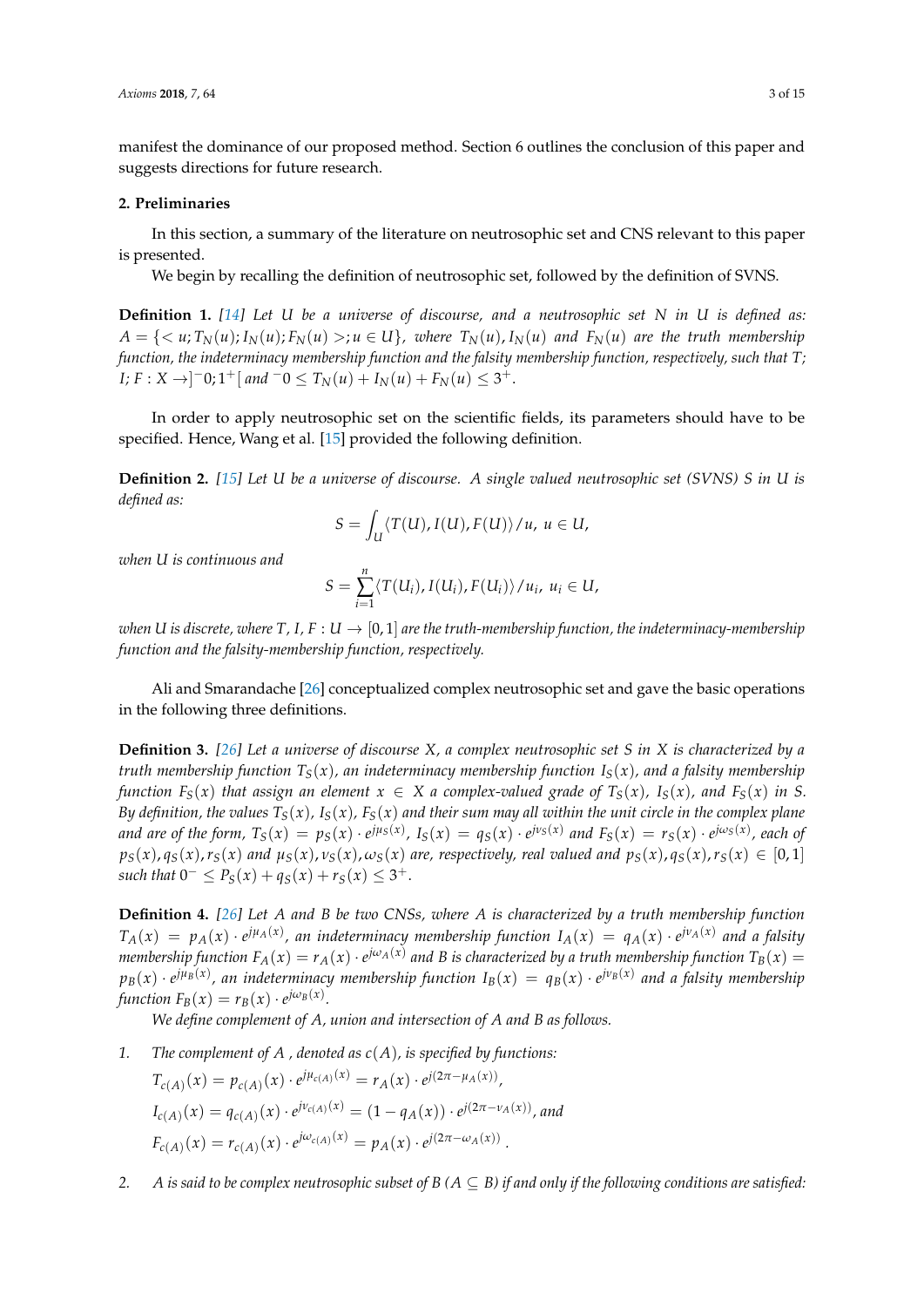- $T_A(u) \leq T_B(u)$  such that  $p_A(u) \leq p_B(u)$  and  $\mu_A(u) \leq \mu_B(u)$ .
- *I<sub>A</sub>*(*u*)  $\geq I_B(u)$  *such that*  $q_A(u) \geq q_B(u)$  *and*  $v_A(u) \geq v_B(u)$ *.*
- $F_A(u) \geq F_B(u)$  such that  $r_A(u) \geq r_B(u)$  and  $\omega_A(u) \geq \omega_B(u)$ .
- *3. The union(intersection) of A and B, denoted as A* ∪*<sup>N</sup>* (∩*N*)*B and the truth membership function TA*∪(∩)*<sup>B</sup>* (*x*) *, the indeterminacy membership function IA*∪(∩)*<sup>B</sup>* (*x*) *, and the falsity membership function FA*∪(∩)*<sup>B</sup>* (*x*) *are defined as:*

$$
T_{A\cup(\cap)B}(x) = [(p_A(x) \vee (\wedge) p_B(x))] \cdot e^{j(\mu_A(x) \vee (\wedge) \mu_B(x))},
$$
  
\n
$$
I_{A\cup(\cap)B}(x) = [(q_A(x) \wedge (\vee) q_B(x))] \cdot e^{j(\nu_A(x) \wedge (\vee) \nu_B(x))} \text{ and }
$$
  
\n
$$
F_{A\cup(\cap)B}(x) = [(r_A(x) \wedge (\vee) r_B(x))] \cdot e^{j(\omega_A(x) \wedge (\vee) \omega_B(x))},
$$

*where*  $\vee$  *= max and*  $\wedge$  *= min*.

**Definition 5.** [\[26\]](#page-14-2) Let  $A_n$  be N CNSs on X,  $(n = 1, 2, ..., N)$ , and  $T_{A_n}(x) = p_{A_n}(x) \cdot e^{j\mu_{A_n}(x)}$  be *a* complex-valued membership function,  $I_{A_n}(x) = q_{A_n}(x) \cdot e^{j v_{A_n}(x)}$  be a complex-valued indeterminacy *membership function and*  $F_{A_n}(x) = r_{A_n}(x) \cdot e^{j\omega_{A_n}(x)}$  *be a complex-valued nonmembership function. The Cartesian products of*  $A_n$ *, denoted as*  $A_1 \times A_2 \times ... \times A_N$ *, are specified by the functions:* 

$$
T_{A_1 \times A_2 \times ... \times A_N}(x) = p_{A_1 \times A_2 \times ... \times A_N}(x) \cdot e^{j \cdot \mu_{A_1 \times A_2 \times ... \times A_N}(x)}
$$
  
=  $min(p_{A_1}(x_1), p_{A_2}(x_1), ..., p_{A_N}(x_N)) \cdot e^{j \min(\mu_{A_1}(x_1), \mu_{A_2}(x_2), ..., \mu_{A_N}(x_N))},$ 

$$
I_{A_1 \times A_2 \times \dots \times A_N}(x) = q_{A_1 \times A_2 \times \dots \times A_N}(x) \cdot e^{j \cdot v_{A_1 \times A_2 \times \dots \times A_N}(x)}
$$
  
=  $max(q_{A_1}(x_1), q_{A_2}(x_1), ..., q_{A_N}(x_N)) \cdot e^{j max(v_{A_1}(x_1), v_{A_2}(x_2), ..., v_{A_N}(x_N))},$ 

$$
F_{A_1 \times A_2 \times ... \times A_N}(x) = r_{A_1 \times A_2 \times ... \times A_N}(x) \cdot e^{j \omega_{A_1 \times A_2 \times ... \times A_N}(x)}
$$
  
= 
$$
max(r_{A_1}(x_1), r_{A_2}(x_1), ..., r_{A_N}(x_N)) \cdot e^{j max(\omega_{A_1}(x_1), \omega_{A_2}(x_2), ..., \omega_{A_N}(x_N))}.
$$

## <span id="page-3-0"></span>**3. Complex Neutrosophic Relations**

In this section, we propose the definition of Cartesian product between two CNSs and subsequently, the formal definition of the CNR. We also apply the CNR method to solve a MCDM problem.

The following is the definition of the Cartesian product between two CNSs:

**Definition 6.** *Let X and Y be two CNSs over the universal sets U and V, respectively. The Cartesian product* of X and Y, denoted by  $X\times Y$  is a CNS defined as  $X\times Y=\Big\{\big\langle (u,v),T_{X\times Y}(u,v),I_{X\times Y}(u,v),F_{X\times Y}(u,v)\big\rangle:$  $(u,v)\in U\times V$  , where  $T_{X\times Y}(u,v)$  is a complex- valued truth membership function,  $I_{X\times Y}(u,v)$  is a complex*valued indeterminacy membership function and FX*×*Y*(*u*, *v*) *is a complex- valued falsity membership function and*  $\forall$   $(u, v) \in U \times V$ ,

$$
T_{X\times Y}(u,v)=min(p_X(u),p_Y(v))\cdot e^{jmin(\mu_X(u),\mu_Y(v))},
$$

 $I_{X \times Y}(u, v) = max(q_X(u), q_Y(v)) \cdot e^{jmax(v_X(u), v_Y(v))}$ , and

$$
F_{X\times Y}(u,V)=max(r_X(u),r_Y(v))\cdot e^{jmax(\omega_x(u),\omega_Y(v))}.
$$

We will now define the concept of CNR as follows:

**Definition 7.** *Let X and Y be two CNSs over the universes U and V, respectively. A complex neutrosophic relation from X to Y is a complex neutrosophic subset of*  $X \times Y$ *. Thus, a CNR from X to Y, denoted by*  $R(X, Y)$ *, where*  $R(X, Y) \subseteq X \times Y$ . As always,  $R(X, Y)$  may be represented as the set of ordered sequence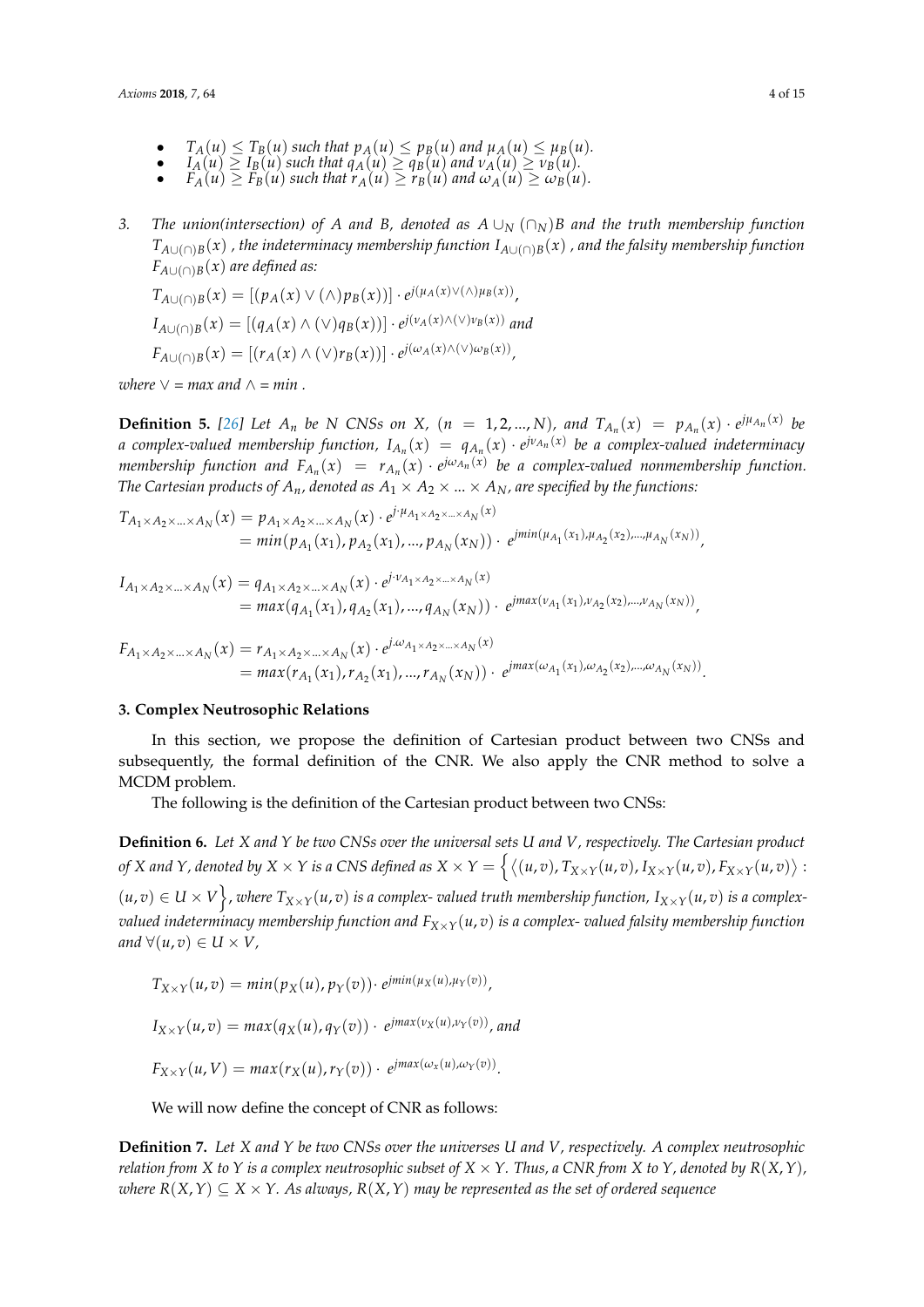$R(X,Y) = \{ \langle (u,v), T_R(u,v), I_R(u,v), F_R(u,v) \rangle : (u,v) \in U \times V \},$  where  $\forall u \in U, v \in V$ ,  $T_R(u,v) = p_R(u,v) \cdot e^{j\mu_R(u,v)}$ ,  $I_R(u,v) = q_R(u,v) \cdot e^{j\nu_R(u,v)}$  and  $F_R(u,v) = r_R(u,v) \cdot e^{j\omega_R(u,v)}$ . The values  $T_R(u,v)$ ,  $I_R(u,v)$ ,  $F_R(u,v)$  *are within the unit circle in the complex plane and both the amplitude terms*  $p_R(u,v)$ ,  $q_R(u,v)$ ,  $r_R(u,v)$  and the phase terms  $\mu_R(u,v)$ ,  $\nu_R(u,v)$ ,  $\omega_R(u,v)$  are real valued such that  $p_R(u,v), q_R(u,v), r_R(u,v) \in [0,1]$  and  $0 \leq p_R(u,v) + q_R(u,v) + r_R(u,v) \leq 3$ .

Now, we put forward a real-life application of CNR to reveal its ability to describe and analyze real events.

## *3.1. Complex Neutrosophic Relation in Education*

CNR can be effectively used to measure the interaction between several educational variables where the factor of time plays a key role and the indeterminacy is unavoidable.

Now, we give an example of a relation between two CNSs.

**Example 1.** *Suppose a study is conducted to determine the most influential teaching strategy contributing to student achievement. Let U be the set of teaching techniques in education applied on a certain group of students, where*  $U = \{u_1 =$  *cooperative learning,*  $u_2 =$  *self-learning,*  $u_3 =$  *traditional teaching }. Let V be a set of indicators that measure the student's achievement and his interaction, where*  $V = \{v_1 = academic$  *academic achievement,*  $v_2$  = *emotional interaction,*  $v_3$  = *social interaction* }*. Let X and Y be two CNSs over U and V, respectively, defined as follows:*

$$
X = \left\{ \frac{u_1}{\langle 0.9e^{i2\pi(11/12)}, 0.2e^{i2\pi(1/12)}, 0.1e^{i2\pi(1/48)} \rangle}, \frac{u_2}{\langle 0.3e^{i2\pi(4/12)}, 0.6e^{i2\pi(4/12)}, 0.1e^{i2\pi(4/12)} \rangle}, \frac{u_3}{\langle 0.2e^{i2\pi(3/12)}, 0.6e^{i2\pi(4/12)}, 0.9e^{i2\pi(7/12)} \rangle} \right\},
$$
  

$$
Y = \left\{ \frac{v_1}{\langle 0.9e^{i2\pi(12/12)}, 0.3e^{i2\pi(3/12)}, 0.1e^{i2\pi(1/24)} \rangle}, \frac{v_2}{\langle 0.4e^{i2\pi(5/12)}, 0.5e^{i2\pi(4/12)}, 0.3e^{i2\pi(8/12)} \rangle}, \frac{v_3}{\langle 0.8e^{i2\pi(12/12)}, 0.5e^{i2\pi(9/12)}, 0.2e^{i2\pi(2/12)} \rangle} \right\}.
$$

*Now, we compute the relation between the two CNSs X and Y to investigate the effect of modern methods in education on the student's performance. Our CNR denoted by*  $R(X,Y)$  *such that*  $R(X,Y) \subseteq X \times Y$ , *is* 

$$
R(X,Y) = \begin{cases} (u_1,v_1) & (u_1,v_2) \\ \frac{(u_1,v_3)}{\sqrt{0.9e^{i2\pi(11/12)} \sqrt{0.3e^{i2\pi(3/12)} \sqrt{0.1e^{i2\pi(1/24)}}}} \sqrt{\sqrt{0.4e^{i2\pi(5/12)} \sqrt{0.5e^{i2\pi(4/12)} \sqrt{0.3e^{i2\pi(8/12)}}}} \sqrt{0.8e^{i2\pi(11/12)} \sqrt{0.5e^{i2\pi(9/12)} \sqrt{0.8e^{i2\pi(9/12)} \sqrt{0.7e^{i2\pi(9/12)} \sqrt{0.7e^{i2\pi(9/12)} \sqrt{0.7e^{i2\pi(9/12)} \sqrt{0.7e^{i2\pi(9/12)} \sqrt{0.7e^{i2\pi(9/12)} \sqrt{0.7e^{i2\pi(9/12)} \sqrt{0.7e^{i2\pi(9/12)} \sqrt{0.7e^{i2\pi(9/12)} \sqrt{0.7e^{i2\pi(9/12)} \sqrt{0.7e^{i2\pi(9/12)} \sqrt{0.7e^{i2\pi(9/12)} \sqrt{0.7e^{i2\pi(9/12)} \sqrt{0.7e^{i2\pi(9/12)} \sqrt{0.7e^{i2\pi(9/12)} \sqrt{0.7e^{i2\pi(9/12)} \sqrt{0.7e^{i2\pi(9/12)} \sqrt{0.7e^{i2\pi(9/12)} \sqrt{0.7e^{i2\pi(9/12)} \sqrt{0.7e^{i2\pi(9/12)} \sqrt{0.7e^{i2\pi(9/12)} \sqrt{0.7e^{i2\pi(9/12)} \sqrt{0.7e^{i2\pi(9/12)} \sqrt{0.7e^{i2\pi(9/12)} \sqrt{0.7e^{i2\pi(9/12)} \sqrt{0.7e^{i2\pi(9/12)} \sqrt{0.7e^{i2\pi(9/12)} \sqrt{0.7e^{i2\pi(9/12)} \sqrt{0.7e^{i2\pi(9/12)} \sqrt{0.7e^{i2\pi(9/12)} \sqrt{0.7e^{i2\pi(9/12)} \sqrt{0.7e^{i2\pi(
$$

*Suppose that the relation between X and Y are measured within a time frame of 12 months. In our example, the terms of truth amplitude, indeterminate amplitude and false amplitude of R*(*X*,*Y*) *measure the membership degree of the impact of the modern methods in education on the student's performance, the indeterminacy membership degree of the impact of the modern methods in education on the student's performance and the non-membership degree of the impact of the modern methods in education on the student's performance, respectively, whereas the truth phase term, the indeterminate phase term and the false phase term of*  $R(X, Y)$ *represent the period of time in which the modern methods influence the student's performance, the period of time in which we are unable to determine if the modern methods influence the student's performance or does not influence the student's performance and the period of time in which the modern methods does not influence the*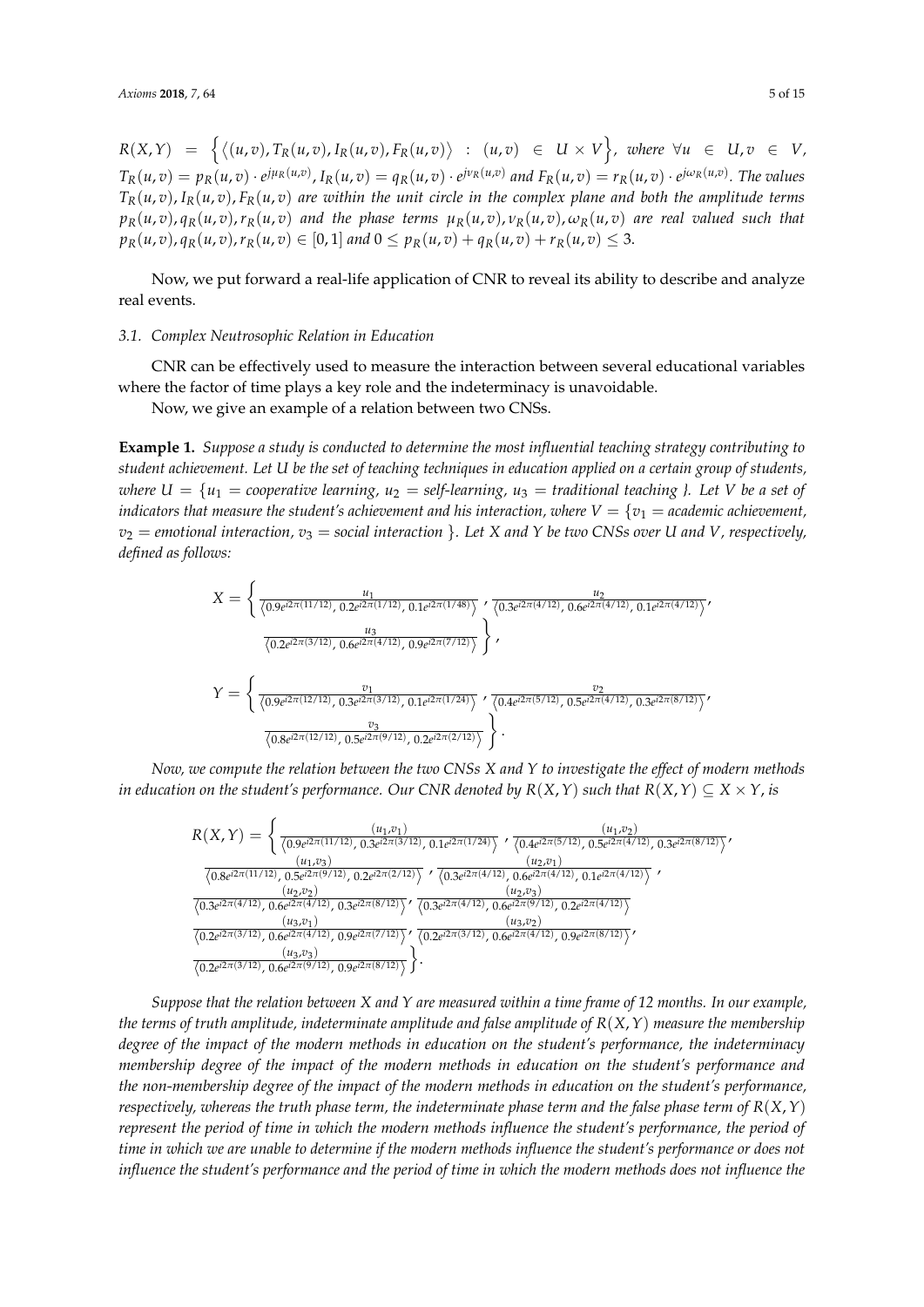*student's performance, respectively. Since the phase terms in*  $R(X, Y)$  *represent periods of time and*  $R(X, Y)$ *represents the relation between the modern methods in education and the student's performance within the time frame of 12 months, then, in each complex neutrosophic value, the range value of each of the truth, indeterminate and false phase terms should be between* 0 *and* 1*.*

In the following discussion, we will study the influence of the cooperative learning on the academic achievement of the student.

The term  $\frac{(u_1, v_1)}{(\cos(i11/12)\pi - \cos(i3/12))}$  $\sqrt{(0.9e^{i(11/12)\pi}, 0.3e^{i(3/12)\pi}, 0.1e^{i(1/24)\pi})}$  implies that the cooperative learning strongly influences the student's academic achievement. The complex-valued truth membership function 0.9*e i*(11/12)*π* indicates that there is a strong influence with degree 0.9 and this influence span of 11 months is considered a very long time of influence, the complex-valued indeterminacy membership function  $0.3e^{i(3/12)\pi}$  can be interpreted as we are unable to determine if there is an influence of the cooperative learning on the academic achievement or not with a degree of 0.3, and this influence is not evident for three months. For the complex-valued falsity membership function 0.1*e*<sup>*i*(1/24)π</sup>, we presume with a degree of 0.1 that there is no influence and the time with no influence is one month.

Next, the CNR *R* is used together with a generalized algorithm to solve the decision-making problem stated at the beginning of this section. This algorithm is employed to rank the educational techniques that affect the student performance corresponding to their influence strength. The algorithm steps are given as follows:

- **Step 1:** Input the CNSs *X* and *Y*.
- **Step 2:** Calculate The CNR *R* of  $X \times Y$ .
- **Step 3:** Convert the CNR *R*, which is actually a CNS to the SVNS  $\hat{R}$  by obtaining the weighted aggregation values of  $T_{\hat{R}}(u, v)$ ,  $I_{\hat{R}}(u, v)$  and  $F_{\hat{R}}(u, v)$ ,  $\forall (u, v) \in X \times Y$  as in the following formulas: formulas:

$$
T_{\hat{R}}(u, v) = w_1 p_R(u, v) + w_2(1/2\pi)\mu_R(u, v),
$$
  
\n
$$
I_{\hat{R}}(u, v) = w_1 q_R(u, v) + w_2(1/2\pi)\nu_R(u, v),
$$
  
\n
$$
F_{\hat{R}}(u, v) = w_1 r_R(u, v) + w_2(1/2\pi)\omega_R(u, v),
$$

where  $p_R(u,v)$ ,  $q_R(u,v)$ ,  $r_R(u,v)$  and  $\mu_R(u,v)$ ,  $\nu_R(u,v)$ ,  $\omega_R(u,v)$  are the amplitude and phase terms in the CNR *R*, respectively.  $T_{\hat{p}}(u,v)$ ,  $I_{\hat{p}}(u,v)$  and  $F_{\hat{p}}(u,v)$  are the truth membership function, indeterminacy membership function and falsity membership function in the SVNS  $\hat{R}$ , respectively, and  $w_1$ ,  $w_2$  are the weights for the amplitude terms (degrees of influence) and the phase terms (times of influence), respectively, where  $w_1$  and  $w_2 \in [0, 1]$  and  $w_1 + w_2 = 1$ .

- **Step 4:** Compute the comparison matrix of the SVNR  $(\widehat{R})$ . Comparison matrix of  $(\widehat{R})$  is a matrix whose rows comprise the experimental(predictor)variables  $u_1$ ,  $u_2$  and  $u_3$  and the columns represent the response or dependent variables  $v_1$ ,  $v_2$  and  $v_3$ . The entries  $c_{ij}$  are calculated as  $c_{ij} = a - (b + c)$ , where *a* is the integer calculated as how many times  $T_{\hat{R}}(u_i, v_j)$  exceeds or is equal to  $T_R(u_k, v_j)$ , for  $u_i \neq u_k$ ,  $\forall u_k \in U$ , *b* is the integer calculated as how many times  $I_{\hat{R}}(u_i, v_j)$  exceeds or is equal to  $I_{\hat{R}}(u_k, v_j)$ , for  $u_i \neq u_k, \forall u_k \in U$  and c is the integer calculated as how many times  $F_{\widehat{R}}(u_i, v_j)$  exceeds or is equal to  $F_{\widehat{R}}(u_k, v_j)$ , for  $u_i \neq u_k$ ,  $\forall u_k \in U$ ).<br>Find the values of the seems M of  $u_i \, \forall i$ .
- **Step 5:** Find the values of the score  $M_i$  of  $u_i$ ,  $\forall i$ .
- **Step 6:** Determine the value of the highest score  $M = maxM_i$ ,  $\forall i$ .

Now, to change the form of the CNS *R* to the real state  $(\hat{R})$ , we assume that the weight vectors are  $w_1 = 0.8$  and  $w_2 = 0.2$ . To illustrate this step, we calculate  $T_{\hat{R}}(u, v)$ ,  $I_{\hat{R}}(u, v)$  and  $F_{\hat{R}}(u, v)$  for  $u_1$  and  $v_1$ as shown below: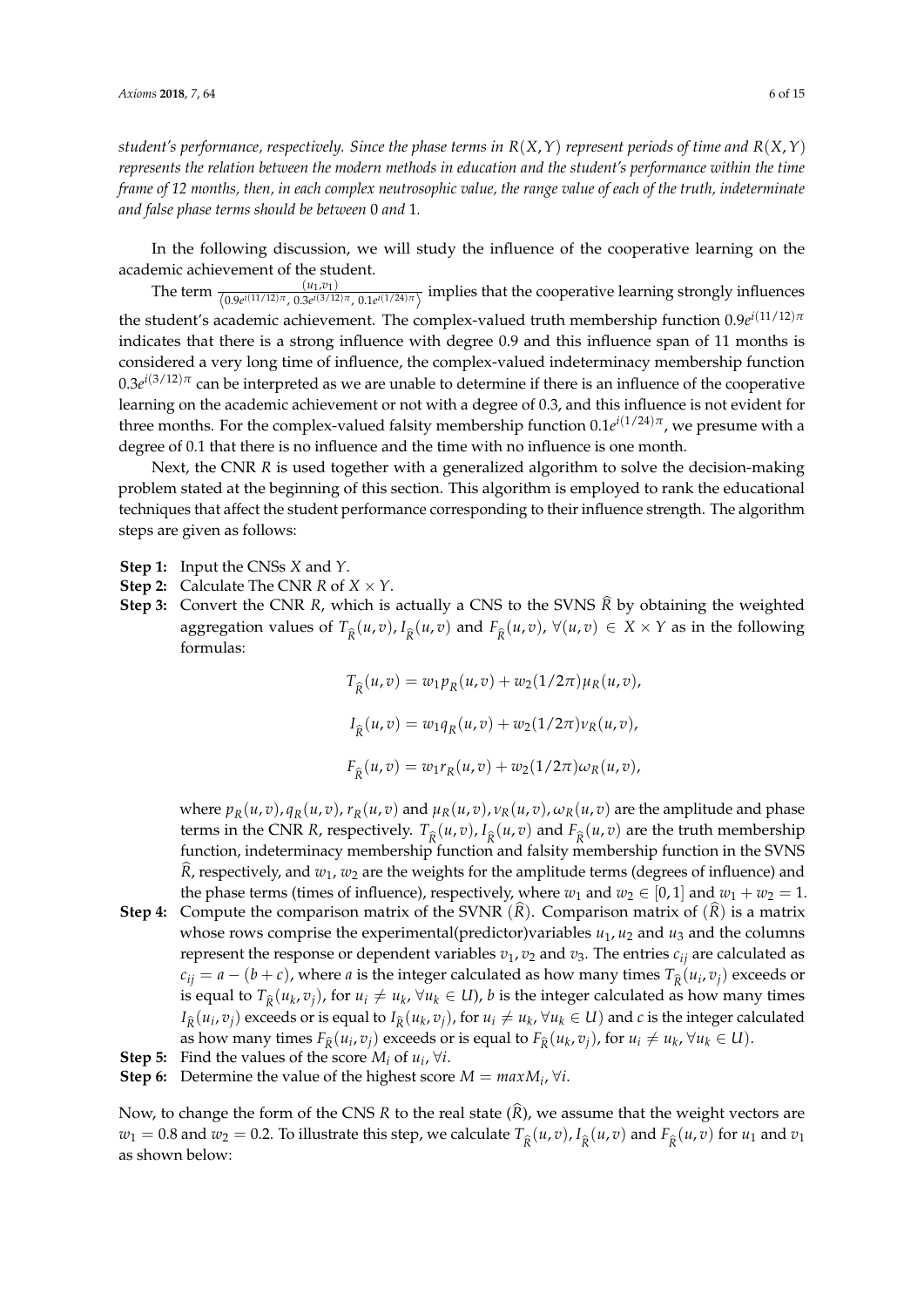$$
T_{\widehat{R}}(u_1, v_1) = w_1 p_R(u_1, v_1) + w_2(1/2\pi) \mu_R(u_1, v_1)
$$
  
= 0.8(0.9) + 0.2(1/2\pi)(2\pi)(11/12)  
= 0.9,  

$$
I_{\widehat{R}}(u_1, v_1) = w_1 q_R(u_1, v_1) + w_2(1/2\pi) \nu_R(u_1, v_1)
$$
  
= 0.8(0.3) + 0.2(1/2\pi)(2\pi)(3/12)  
= 0.29,  

$$
F_{\widehat{R}}(u_1, v_1) = w_1 r_R(u_1, v_1) + w_2(1/2\pi) \omega_R(u_1, v_1)
$$
  
= 0.8(0.1) + 0.2(1/2\pi)(2\pi)(1/24)  
= 0.09.

Then, for *u*<sub>1</sub> and *v*<sub>1</sub>, the single-valued neutrosophic value is  $(T_{\hat{R}}(u_1, v_1), I_{\hat{R}}(u_1, v_1), F_{\hat{R}}(u_1, v_1)) =$  $(0.9, 0.29, 0.09)$ .

In the same manner, we calculate the other single-valued neutrosophic value,  $\forall u \in U$  and  $v \in V$ . The SVNR  $(\widehat{R})$  can be presented by the following relational matrix:

|                      |                          | u۶                 | u٦                 |  |
|----------------------|--------------------------|--------------------|--------------------|--|
| $\widehat{R}(u,v) =$ | $v_1$ (0.9, 0.29, 0.09)  | (0.31, 0.55, 0.15) | (0.21, 0.55, 0.84) |  |
|                      | $v_2$ (0.40, 0.47, 0.37) | (0.31, 0.55, 0.37) | (0.21, 0.55, 0.85) |  |
|                      | $v_3$ (0.82, 0.55, 0.19) | (0.31, 0.66, 0.23) | (0.21, 0.63, 0.85) |  |

<span id="page-6-1"></span>The comparison matrix of the SVNR  $(\widehat{R})$  is as shown in Table [1.](#page-6-1)

**Table 1.** Comparison matrix of  $(\widehat{R})$ .

| Ŕ              | $v_1$ | $\scriptstyle v_2$ | $v_3$ |
|----------------|-------|--------------------|-------|
| $u_1$          | 2     | Τ                  | 2     |
| u <sub>2</sub> | -2    | -2                 | 2     |
| $u_3$          | 4     | 4                  | З     |

<span id="page-6-2"></span>Computing the score for each of the  $u_i$ , we have the scores as in Table [2.](#page-6-2)

**Table 2.** Score of  $(u_i)$ .

| u;    | $M_i$ |
|-------|-------|
| u1    | 5     |
| u2    | 6     |
| $u_3$ | -11   |

From Table [2,](#page-6-2)  $maxM_i = 5$ . Thus, the decision is to choose the element  $u_1$  as the appropriate solution. Therefore, we conclude that the cooperative learning is the most influential technique improving student performance, followed by self-learning and traditional teaching.

#### <span id="page-6-0"></span>**4. Operations on Complex Neutrosophic Relation**

We will now introduce some basic operations on CNR such as the complement, inverse and composition of CNRs. We will begin by first proposing the definition of the complement of CNR.

**Definition 8.** Let R be a CNR on  $U \times V$ , where:  $R = \left\{ \left\langle (u, v), T_R(u, v), I_R(u, v), F_R(u, v) \right\rangle : (u, v) \in U \times V \right\}$ . *Then, the complex neutrosophic complement relation of R, denoted by R<sup>c</sup> , is defined as*

$$
R^{c} = \left\{ \left\langle (u,v), T_{R^{c}}(u,v), I_{R^{c}}(u,v), F_{R^{c}}(u,v) \right\rangle : (u,v) \in U \times V \right\}, where
$$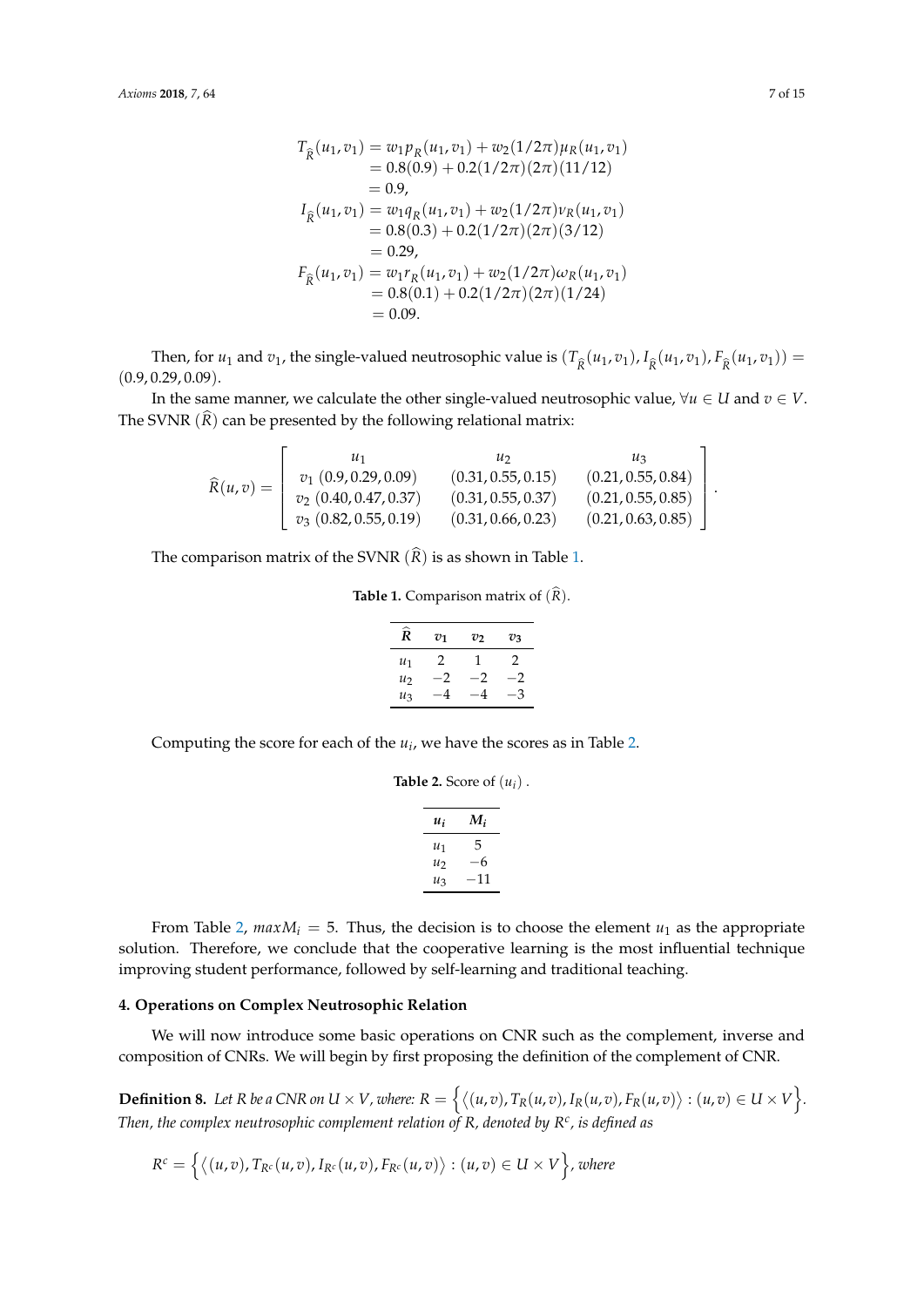$$
T_{R^c}(u, v) = p_{R^c}(u, v) \cdot e^{j\mu_{R^c}(u, v)} = r_R(u, v) \cdot e^{j(2\pi - \mu_R(u, v))},
$$
  
\n
$$
I_{R^c}(u, v) = q_{R^c}(u, v) \cdot e^{j\nu_{R^c}(u, v)} = (1 - q_R(u, v)) \cdot e^{j(2\pi - \nu_R(u, v))},
$$
 and  
\n
$$
F_{R^c}(u, v) = r_{R^c}(u, v) \cdot e^{j\omega_{R^c}(u, v)} = p_R(u, v) \cdot e^{j(2\pi - \omega_R(u, v))},
$$

Next, we will give the definition of the inverse of a CNR and give a proposition on the inverse of a CNR.

**Definition 9.** *Let R be a CNR from X to Y. The inverse of R is denoted as R* −1 *and is a CNR from Y to X* defined as  $R^{-1}=\left\{\big<(v,u)$  ,  $T_{R^{-1}}(u,v)$  ,  $I_{R^{-1}}(u,v)$  ,  $F_{R^{-1}}(u,v)\big>(v,u)\in V\times U\right\}$  , where  $\forall u\in U$  and  $v\in V$  ,  $T_{R^{-1}}(u,v) = T_R(v,u)$ ,  $I_{R^{-1}}(u,v) = I_R(v,u)$  and  $F_{R^{-1}}(u,v) = F_R(v,u)$ .

**Proposition 1.** *Let X and Y be two CNSs over U and V, respectively. Suppose that R and S are two CNRs from X to Y. Then, the following results hold true:*

*1*.  $(R^{-1})^{-1} = R$ , 2. *If*  $R \subseteq S$  then  $R^{-1} \subseteq S^{-1}$ .

*Proving*  $\forall u \in U$  *and*  $v \in V$ *, we have* 

1.  $(R^{-1})^{-1} = \left\{ \langle (u,v), T_{(R^{-1})^{-1}}(u,v), I_{(R^{-1})^{-1}}(u,v), F_{(R^{-1})^{-1}}(u,v) \rangle : (u,v) \in U \times V \right\}$ , where  $T_{(R^{-1})^{-1}}(u,v) = T_{R^{-1}}(v,u) = T_R(u,v)$ ,  $I_{(R^{-1})^{-1}}(u,v) = I_{R^{-1}}(v,u) = I_R(u,v)$  and  $F_{(R^{-1})^{-1}}(u,v) =$  $F_{R^{-1}}(v, u) = F_R(u, v)$ . This implies that  $(R^{-1})^{-1} = R$ . 2. *If*  $R \subseteq S$ *, then,* 

 $T_R(u,v) \leq T_S(u,v)$  $\Rightarrow T_R(u,v) = T_{R^{-1}}(v,u) \leq T_S(u,v) = T_{S^{-1}}(v,u)$  $\Rightarrow$   $T_{R^{-1}}(v, u)$  ≤  $T_{S^{-1}}(v, u)$ *. Similarly, we can show that*  $I_{R^{-1}}(v, u)$  ≥  $I_{S^{-1}}(v, u)$  and  $F_{R^{-1}}(v, u) \geq F_{S^{-1}}(v, u)$ . This completes the proof.

In this part, we propose the axiomatic definition of the composition of CNRs followed by an example illustrates application of this concept in real life. We then give two theorems on the composition concept.

**Definition 10.** *Let X*,*Y and Z be three CNSs over the universes U, V and W, respectively. Let R be a CNR* from X to Y and S a CNR from Y to Z. The composition of the CNRs R and S is an CNR from X to Z, defined as:  $R\circ S=\Big\{\big\langle (u,w),T_{R\circ S}(u,w),I_{R\circ S}(u,w),F_{R\circ S}(u,w)\big\rangle:(u,w)\in U\times W\Big\}$  , where  $\forall (u,w)\in U\times W$  and *v* ∈ *V,*

$$
T_{R\circ S}(u,w)=p_{R\circ S}(u,w)\cdot e^{j\mu_{R\circ S}(u,w)},
$$

where  $p_{R\circ S}(u,w) = max[p_R(u,v), p_S(v,w)] = max[min(p_X(u), p_Y(v)), min(p_Y(v), p_Z(w))]$  and  $\mu_{R\circ S}(u,w) = max[\mu_R(u,w), \mu_S(u,w)] = max[min(\mu_X(u), \mu_Y(v)), min(\mu_Y(v), \mu_Z(w))],$ 

$$
I_{R\circ S}(u,w)=q_{R\circ S}(u,w)\cdot e^{jv_{R\circ S}(u,w)},
$$

where  $q_{R\circ S}(u,w) = min[q_R(u,v), q_S(v,w)] = min[max(q_X(u), q_Y(v)), max(q_Y(v), q_Z(w))]$  and  $v_{R\circ S}(u,w) = min[v_R(u,w), v_S(u,w)] = min(max(v_X(u), v_Y(v)), max(v_Y(v), v_Z(w))],$ 

$$
F_{R\circ S}(u,w)=r_{R\circ S}(u,w)\cdot e^{j\omega_{R\circ S}(u,w)},
$$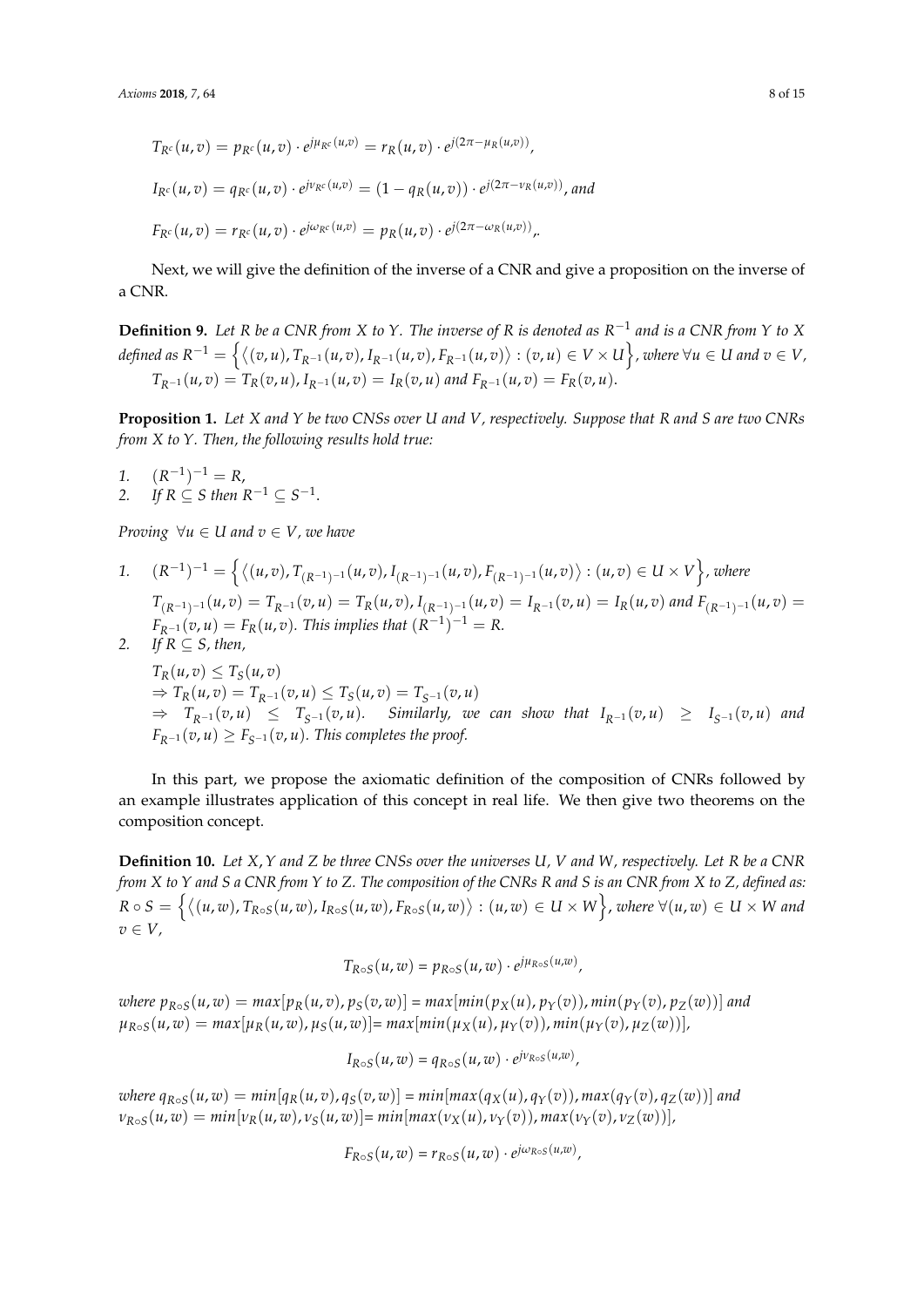*This relationship can be written as*  $R \circ S(u, w) = R(u, v) \widetilde{\cap}_N S(v, w)$ .

The following example demonstrates the utilization of the composition of the CNRs in real life.

**Example 2.** *Suppose X, Y and Z are three CNSs that represent the sets of Chinese financial indicators, Malaysian financial indicators and Malaysian public opinion indicators, respectively. Suppose the interactions among these sets are measured over the limited time frame of 12 months using the CNRs R and S, where R*(*X*,*Y*) *represents the effect of the Chinese financial indicators to Malaysian financial indicators, and S*(*Y*, *Z*) *represents the effect of the Japanese financial indicators to Malaysian public opinion indicators.*

*The composition of CNRs R*(*X*,*Y*) *and S*(*Y*, *Z*) *obtains a new CNR T*(*X*, *Z*), *which represents the effect of the Chinese financial indicators to the Malaysian public opinion indicators.*

*For the sake of illustration, it will suffice in this example to consider the composition of the following two approximations in the CNRs R*(*X*,*Y*) *and S*(*Y*, *Z*)*.*

 $1-\langle T_R(u,v),I_R(u,v),F_R(u,v)\rangle\ =\ \left\langle 0.9e^{i(10/12)\pi},\ 0.3e^{i(3/12)\pi},\ 0.1e^{i(1/24)\pi}\right\rangle$ , where  $u\ \in\ X$  and  $v\ \in\ Y$ *represent, respectively, the exchange rate of the Chinese Yuan and the inflation rate in Malaysia. This approximation measures the truth, indeterminacy and falsity for both degree and phase (period) of the influence of Chinese Yuan's exchange rate on the inflation rate in Malaysia.*

2-  $\langle T_S(v,w), I_S(v,w), F_S(v,w) \rangle = \langle 0.8e^{i(11/12)\pi}, 0.7e^{i(1/12)\pi}, 0.05e^{i(1/48)\pi} \rangle$ , where  $v \in Y$  and *w* ∈ *Z represent, respectively, the inflation rate in Malaysia and confidence in the Malaysian economy. This approximation measures the truth, indeterminacy and falsity for both degree and phase (period) of the influence of the exchange rate of Chinese Yuan on the confidence in the Malaysian economy.*

*The result of this composition is:*

 $\langle T_{R\circ S}(u,w), I_{R\circ S}(u,w), F_{R\circ S}(u,w)\rangle = \langle 0.9e^{i(11/12)\pi}, 0.3e^{i(1/12)\pi}, 0.05e^{i(1/48)\pi}\rangle$ . The components *TR*◦*S*(*u*, *w*), *IR*◦*S*(*u*, *w*), *FR*◦*S*(*u*, *w*) *measure, respectively, the truth, indeterminacy and falsity for both degree and phase (period) of the influence of the inflation rate in Malaysia on the confidence in the Malysian economy.*

In view of Definition 10, we prove the following results.

**Theorem 1.** *Let X*,*Y and Z be three complex neutrosophic sets over the universes U, V and W, respectively.* Let R be a CNR from X to Y and S a CNR from Y to Z. Then,  $(R\circ S)^{-1}=S^{-1}\circ R^{-1}.$ 

**Proof.** For all  $(u, v) \in U \times V$  and  $(v, w) \in V \times W$ , let  $(R\circ S)^{-1}=\left\{\big\langle (u,w),T_{(R\circ S)^{-1}}(u,w),I_{(R\circ S)^{-1}}(u,w),F_{(R\circ S)^{-1}}(u,w)\big\rangle:(u,w)\in U\times W\right\}$  , and  $S^{-1}\circ R^{-1}=\Big\{\big\langle (u,w),T_{S^{-1}\circ R^{-1}}(u,w),I_{S^{-1}\circ R^{-1}}(u,w),F_{S^{-1}\circ R^{-1}}(u,w)\big\rangle: (u,w)\in U\times W\Big\}.$ To prove the equality, we have to show that  $T_{(R\circ S)^{-1}}(u,w)=T_{S^{-1}\circ R^{-1}}(u,w)$  ,  $I_{(R\circ S)^{-1}}(u,w)=I_{S^{-1}\circ R^{-1}}(u,w)$  , and  $F_{(R\circ S)^{-1}}(u,w)=F_{S^{-1}\circ R^{-1}}(u,w).$ Therefore,  $p_{(R \circ S)^{-1}}(u,w) = p_{(R \circ S)}(w,u)$  $= max[p_R(w, v), p_S(v, u)] = max[p_S(v, u), p_R(w, v)]$ 

$$
= max[p_R(\omega, v), p_S(v, u)] = max[p_S(v, u), p_R(\omega, v)]
$$
  
= max[min(p<sub>Y</sub>(v), p<sub>X</sub>(u)), min(p<sub>Z</sub>(w), p<sub>Y</sub>(v))]  
= max[min(p<sub>X</sub>(u), p<sub>Y</sub>(v)), min(p<sub>Y</sub>(v), p<sub>Z</sub>(w))]  
= max[p<sub>S<sup>-1</sup>(u,v), p<sub>R<sup>-1</sup>(v,w)]  
= p<sub>S<sup>-1</sup>o<sub>R<sup>-1</sup></sub>(u,w),</sub></sub></sub>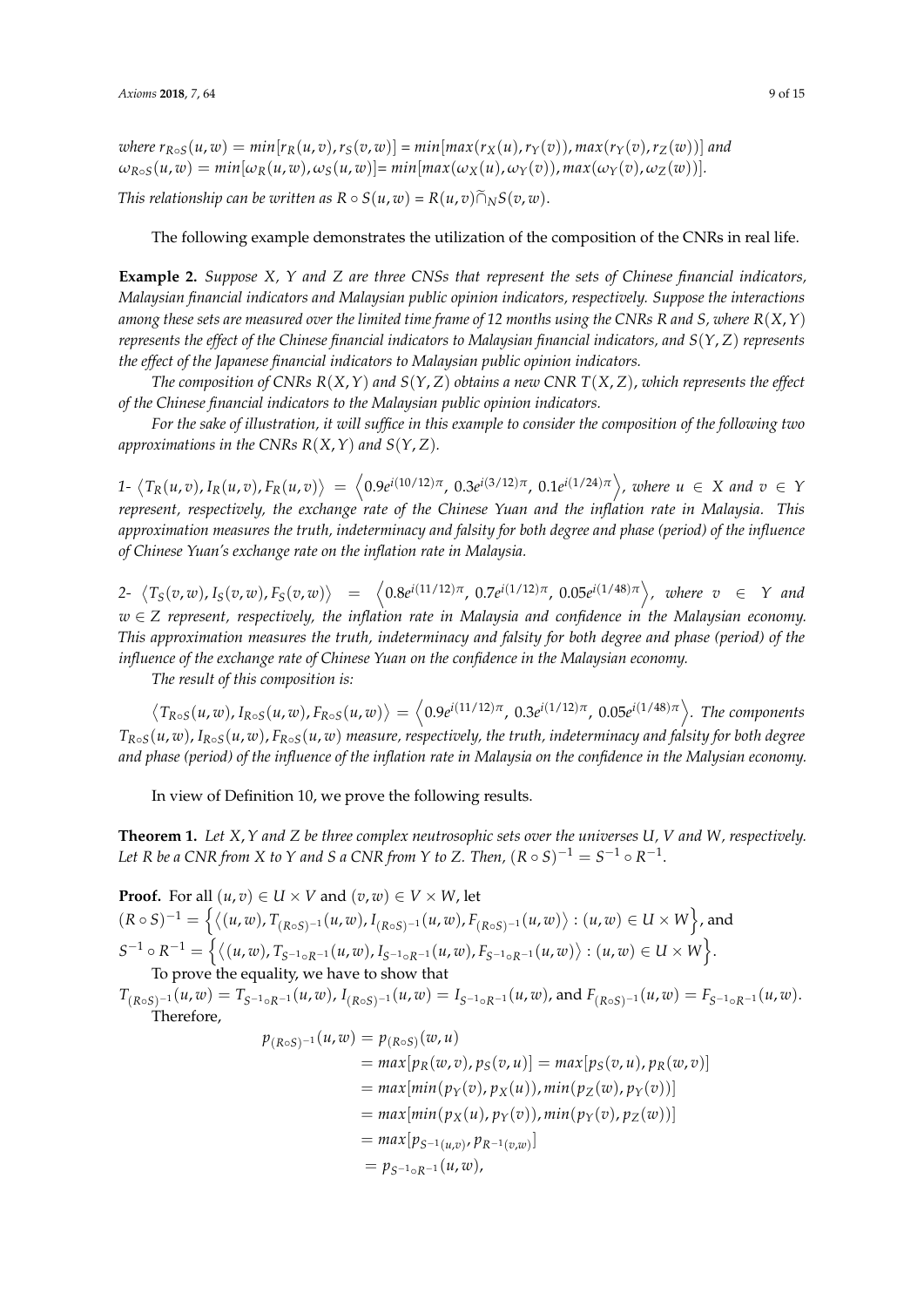which implies  $p_{(R \circ S)^{-1}}(u, w) = p_{S^{-1} \circ R^{-1}}(u, w)$ . Similarly, we can show that  $\mu_{(R \circ S)^{-1}}(u, w) =$  $\mu_{S^{-1} \circ R^{-1}}(u, w)$ , proving that  $T_{(R \circ S)^{-1}}(u, w) = T_{S^{-1} \circ R^{-1}}(u, w)$ . Similarly, we can show it also holds for the identity and falsity terms and this completes the proof.  $\Box$ 

**Theorem 2.** *Let X*,*Y , Z and W be CNSs over the universes U, V, L and M, respectively. Let R be a CNR from X to Y, S a CNR from Y to Z and T a CNR from Z to W . Then, R*  $\circ$  (*S*  $\circ$  *T*) = (*R*  $\circ$  *S*)  $\circ$  *T*.

**Proof.** For all 
$$
(u, v) \in U \times V
$$
,  $(v, l) \in V \times L$ ,  $(l, m) \in L \times M$ , let  
\n
$$
R \circ (S \circ T) = \left\{ \left\langle (u, m), T_{R \circ (S \circ T)}(u, m), I_{R \circ (S \circ T)}(u, m), F_{R \circ (S \circ T)}(u, m) \right\rangle : (u, m) \in U \times M \right\},
$$
\n
$$
(R \circ S) \circ T = \left\{ \left\langle (u, m), T_{(R \circ S) \circ T}(u, m), I_{(R \circ S) \circ T}(u, m), F_{(R \circ S) \circ T}(u, m) \right\rangle : (u, m) \in U \times M \right\}.
$$

To prove the equality, we have to show that  $T_{R\circ (S\circ T)}(u,m) = T_{(R\circ S)\circ T}(u,m) I_{R\circ (S\circ T)}(u,m) =$  $I_{(R \circ S) \circ T}(u, m)$  and  $F_{R \circ (S \circ T)}(u, m) = F_{(R \circ S) \circ T}(u, m)$ .

Therefore,

$$
p_{R \circ (S \circ T)}(u, m) = max(p_R(u, v), p_{S \circ T}(v, m)) = max[p_R(u, v), max(p_S(v, l), p_T(l, m))],
$$
  
\n
$$
= max[min(p_X(u), p_Y(v)), max[min(p_Y(v), p_Z(l)), min(p_Z(l), p_W(m))]],
$$
  
\n
$$
= max[min(p_X(u), p_Y(v)), min(p_Y(v), p_Z(l)), min(p_Z(l), p_W(m))],
$$
  
\n
$$
= max[max[min(p_X(u), p_Y(v)), min(p_Y(v), p_Z(l))], min(p_Z(l), p_W(m))],
$$
  
\n
$$
= max[max[p_R(u, v), p_S(v, l)], p_T(l, m)],
$$
  
\n
$$
= max[p_{(R \circ S)}(u, l), p_T(l, m)],
$$
  
\n
$$
= p_{(R \circ S) \circ T}(u, m),
$$

which implies that  $p_{R \circ (S \circ T)}(u, m) = p_{(R \circ S) \circ T}(u, m)$ . Similarly, we can show that

$$
\mu_{R \circ (S \circ T)}(u,m) = \mu_{(R \circ S) \circ T}(u,m), \text{ proving that } T_{R \circ (S \circ T)}(u,m) = T_{(R \circ S) \circ T}(u,m).
$$

The proofs for the identity and falsity terms can be similarly proven and this completes the proof.  $\Box$ 

In order to give a deeper insight into this issue, we introduce the definitions of projection and cylindric extension for CNRs.

**Definition 11.** Let U and V be two universes and R be a CNR on U  $\times$  V. Then, for all  $u \in U$  and  $v \in V$ , *1- The projection of R on U is a CNS Rp<sup>U</sup> , defined respectively, by the complex valued truth, indeterminacy and falsity membership functions:*

$$
T_{R_{p_U}}(u) = max_v P_R(u, v) \cdot e^{imax_v \mu_R(u, v)},
$$
  
\n
$$
I_{R_{p_U}}(u) = min_v q_R(u, v) \cdot e^{imin_v \nu_R(u, v)},
$$
  
\n
$$
F_{R_{p_U}}(u) = min_v r_R(u, v) \cdot e^{imin_v \nu_R(u, v)}.
$$

*2- The projection of R on V is a CNS Rp<sup>V</sup> , defined respectively, by the complex valued truth, indeterminacy and falsity membership functions:*

$$
T_{R_{p_V}}(v) = max_u P_R(u, v) \cdot e^{imax_u \mu_R(u, v)},
$$
  
\n
$$
I_{R_{p_V}}(v) = min_u q_R(u, v) \cdot e^{imin_u \nu_R(u, v)},
$$
  
\n
$$
F_{R_{p_V}}(v) = min_u r_R(u, v) \cdot e^{imin_u \omega_R(u, v)}.
$$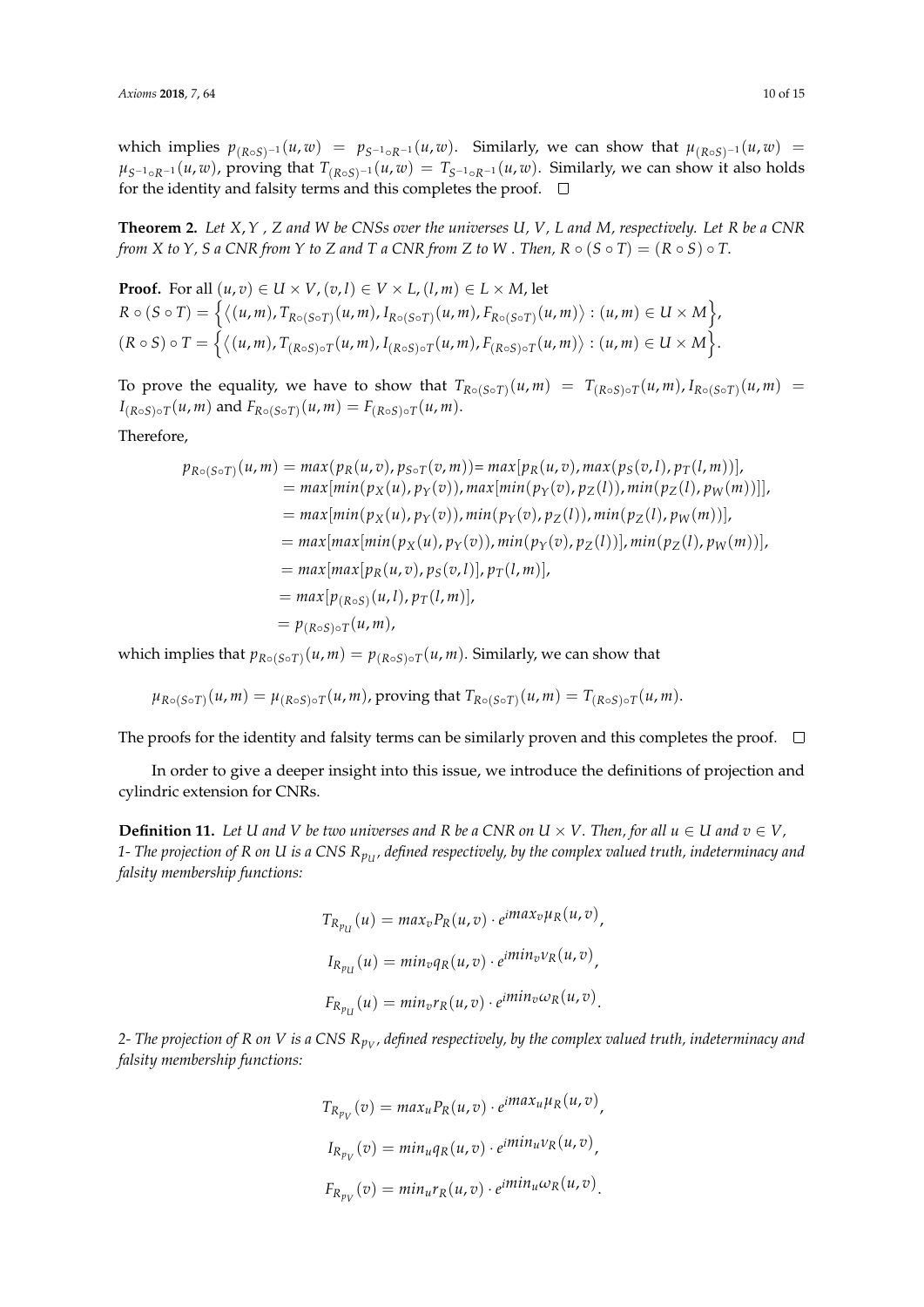**Example 3.** Let  $U = \{u_1, u_2, u_3\}$  and  $V = \{v_1, v_2\}$  be two universes. Let R be a CNR on  $U \times V$  defined *as follows:*

$$
R(U,V) = \left\{ \frac{(u_1,v_1)}{\langle 0.1e^{i2\pi(7/12)}, 0.5e^{i2\pi(8/12)}, 0.7e^{i2\pi(5/24)} \rangle}, \frac{(u_1,v_2)}{\langle 0.4e^{i2\pi(5/12)}, 0.5e^{i2\pi(4/12)}, 0.3e^{i2\pi(8/12)} \rangle}, \frac{(u_2,v_1)}{\langle 0.5e^{i2\pi(4/12)}, 0.5e^{i2\pi(4/12)}, 0.1e^{i2\pi(4/12)} \rangle}, \frac{(u_2,v_2)}{\langle 0.4e^{i2\pi(4/12)}, 0.8e^{i2\pi(4/12)}, 0.3e^{i2\pi(8/12)} \rangle}, \frac{(u_3,v_1)}{\langle 0.1e^{i2\pi(3/12)}, 0.9e^{i2\pi(7/12)} \rangle}, \frac{(u_3,v_2)}{\langle 0.2e^{i2\pi(3/12)}, 0.6e^{i2\pi(4/12)}, 0.2e^{i2\pi(8/12)} \rangle} \right\}.
$$

*The projection of the CNR R on U is given by:*

$$
R_{p_{U}}(u)
$$
\n
$$
= \left\{ \frac{u_{1}}{\langle max(0.1,0.4)e^{i2\pi max(7/12,5/12)}, min(0.5,0.5)e^{i2\pi min(8/12,4/12)}, min(0.7,0.3)e^{i2\pi min(5/24,8/12)} \rangle} \frac{u_{2}}{\langle max(0.5,0.4)e^{i2\pi max(4/12,4/12)}, min(0.5,0.8)e^{i2\pi min(4/12,4/12)}, min(0.1,0.3)e^{i2\pi min(4/12,8/12)} \rangle'} \frac{u_{3}}{\langle max(0.1,0.2)e^{i2\pi max(3/12,3/12)}, min(0.3,0.6)e^{i2\pi min(4/12,4/12)}, min(0.9,0.2)e^{i2\pi min(7/12,8/12)} \rangle} \right\} \cdot \frac{u_{3}}{\langle 0.4e^{i2\pi(7/12)}, 0.5e^{i2\pi(4/12)}, 0.3e^{i2\pi(5/24)} \rangle} \frac{u_{2}}{\langle 0.5e^{i2\pi(4/12)}, 0.5e^{i2\pi(4/12)}, 0.1e^{i2\pi(4/12)} \rangle'} \right\} \cdot \frac{u_{3}}{\langle 0.2e^{i2\pi(3/12)}, 0.3e^{i2\pi(4/12)}, 0.2e^{i2\pi(7/12)} \rangle} \right\}.
$$

*The projection of the CNR R on V is given by:*

 $R_{p_V}(v)$ 

$$
= \left\{ \frac{v_1}{\langle max(0.1, 0.5, 0.1)e^{i2\pi max(7/12, 4/12, 3/12)}, min(0.5, 0.5, 0.3)e^{i2\pi min(8/12, 4/12, 4/12)}, min(0.7, 0.1, 0.9)e^{i2\pi min(5/24, 4/12, 7/12)} \rangle} \right\}= \left\{ \frac{v_1}{\langle 0.5e^{i2\pi max(5/12, 4/12, 3/12)}, min(0.5, 0.8, 0.6)e^{i2\pi min(4/12, 4/12, 4/12)}, min(0.3, 0.3, 0.2)e^{i2\pi min(8/12, 8/12, 8/12)} \rangle} \right\}= \left\{ \frac{v_1}{\langle 0.5e^{i2\pi (7/12)}, 0.3e^{i2\pi (4/12)}, 0.1e^{i2\pi (4/12)} \rangle} \frac{v_2}{\langle 0.4e^{i2\pi (5/12)}, 0.5e^{i2\pi (4/12)}, 0.2e^{i2\pi (8/12)} \rangle} \right\}.
$$

**Definition 12.** Let U and V be two universes and R be a CNR on  $U \times V$ . Then, for all  $u \in U$  and  $v \in V$ ,

*1- The cylindric extension of*  $R_{p_{U}}$  *to*  $U\times V$  *, is a CNR*  $R_{p_{UE}}$  *given by:* 

$$
T_{R_{P_{UE}}}(u, v) = T_{R_{P_{U}}}(u),
$$
  
\n
$$
I_{R_{P_{UE}}}(u, v) = I_{R_{P_{U}}}(u),
$$
  
\n
$$
F_{R_{P_{UE}}}(u, v) = F_{R_{P_{U}}}(u).
$$

2- The cylindric extension of  $R_{p_V}$  to  $U\times V$ , is a CNR  $R_{p_{VE}}$  given by:

$$
T_{R_{PVE}}(u, v) = T_{R_{PV}}(v),
$$
  
\n
$$
I_{R_{PVE}}(u, v) = I_{R_{PV}}(v),
$$
  
\n
$$
F_{R_{PVE}}(u, v) = F_{R_{PV}}(v).
$$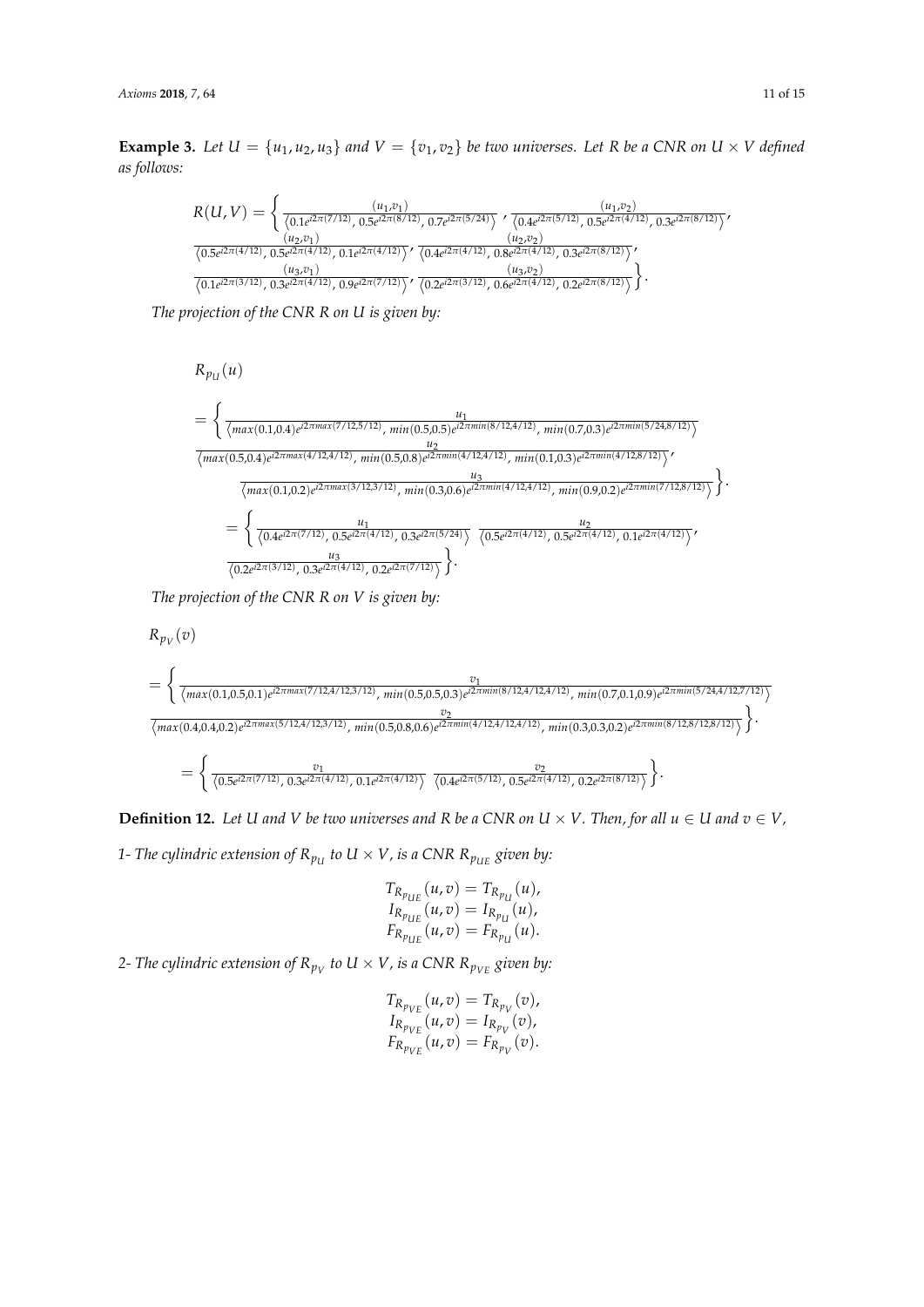

*and*

$$
= \left\{ \frac{\left(u_1, v_1\right)}{\left\langle 0.5e^{i2\pi\left(7/12\right)}, 0.3e^{i2\pi\left(4/12\right)}, 0.1e^{i2\pi\left(4/12\right)}\right\rangle} \right., \frac{\left(u_2, v_1\right)}{\left\langle 0.5e^{i2\pi\left(7/12\right)}, 0.3e^{i2\pi\left(4/12\right)}, 0.1e^{i2\pi\left(4/12\right)}\right\rangle} \right. \cdot \frac{\left(u_1, v_2\right)}{\left\langle 0.5e^{i2\pi\left(7/12\right)}, 0.3e^{i2\pi\left(4/12\right)}, 0.1e^{i2\pi\left(4/12\right)}\right\rangle} \right\}\right., \frac{\left(u_1, v_2\right)}{\left\langle 0.4e^{i2\pi\left(5/12\right)}, 0.5e^{i2\pi\left(4/12\right)}, 0.2e^{i2\pi\left(4/12\right)}\right\rangle} \right\}\left.\frac{\left(u_2, v_2\right)}{\left\langle 0.4e^{i2\pi\left(5/12\right)}, 0.5e^{i2\pi\left(4/12\right)}, 0.2e^{i2\pi\left(4/12\right)}\right\rangle} \right\}\left.\frac{\left(u_3, v_2\right)}{\left\langle 0.4e^{i2\pi\left(5/12\right)}, 0.5e^{i2\pi\left(4/12\right)}, 0.2e^{i2\pi\left(8/12\right)}\right\rangle} \right\}\right\}.
$$

#### <span id="page-11-0"></span>**5. Comparison and Discussion**

 $R_{p_{VE}}$ 

We have discussed the influence of the modern methods in education to the student performance, and the time of the influence of these modern methods on the student performance. In this section, we will compare our proposed CNR model to three other existing models, the CAIF relation [\[35\]](#page-14-8), SVNR [\[32\]](#page-14-5) and CNSER [\[37\]](#page-14-10).

As an extension of fuzzy and intuitionistic fuzzy relations, SVNR [\[32\]](#page-14-5) was developed to measure the degree of the interaction between two SVNSs, with the ability to handle all types of uncertainties including indeterminacy, which is beyond the scope of fuzzy and intuitionistic fuzzy relations. However, SVNR fails to deal with problems that involve two-dimensional information/date i.e., two different types of information/data pertaining to the problem parameters.

From Example 1, it can be seen that SVNR is not able to solve the decision making problem presented, which involves two types of neutrosophic information (the degree of the influence and the total time of the influence) since SVNR lacks the phase terms which represent the time frame of this problem.

CAIF relation [\[35\]](#page-14-8) can overcome the problems inherent in using SVNSs by virtue of the phase terms which have the ability to represent the time frame of the interaction between the variables. However, the CAIF relation cannot be used to describe the space  $U \times V$  which is explained by three complex-valued membership functions, since the CAIF relation is characterized by complex-valued truth membership and complex-valued falsity membership functions which handle only incomplete and uncertainty information.

In a bid to address these shortcomings in the CAIF relation and SVNR , Al-Quran and Hassan [\[37\]](#page-14-10) introduced the CNSER which can handle all types of uncertainty including indeterminacy with complex-valued truth membership function, complex-valued indeterminacy membership function and complex-valued falsity membership function.

Although this model managed to overcome all of the drawbacks of the previous models, it cannot be applied to our decision-making problem, since it is constructed to solve decision-making problems by incorporating the idea of the expert as well as the parametric factors, whereas CNR, can be successfully applied to the various disciplines without considering the parameterization factor during the analysis.

On the other hand, the decision-making algorithm based on the CNSER, presented in [\[37\]](#page-14-10), shows a discernible bias in one of its common steps which is choosing the highest grade among all the u's (alternatives or elements in the universal set) that attached with the same parameter. This might lead to drop some of the u's who had not obtained the highest grade, but with the best overall performance.

 $\bar{\rangle}$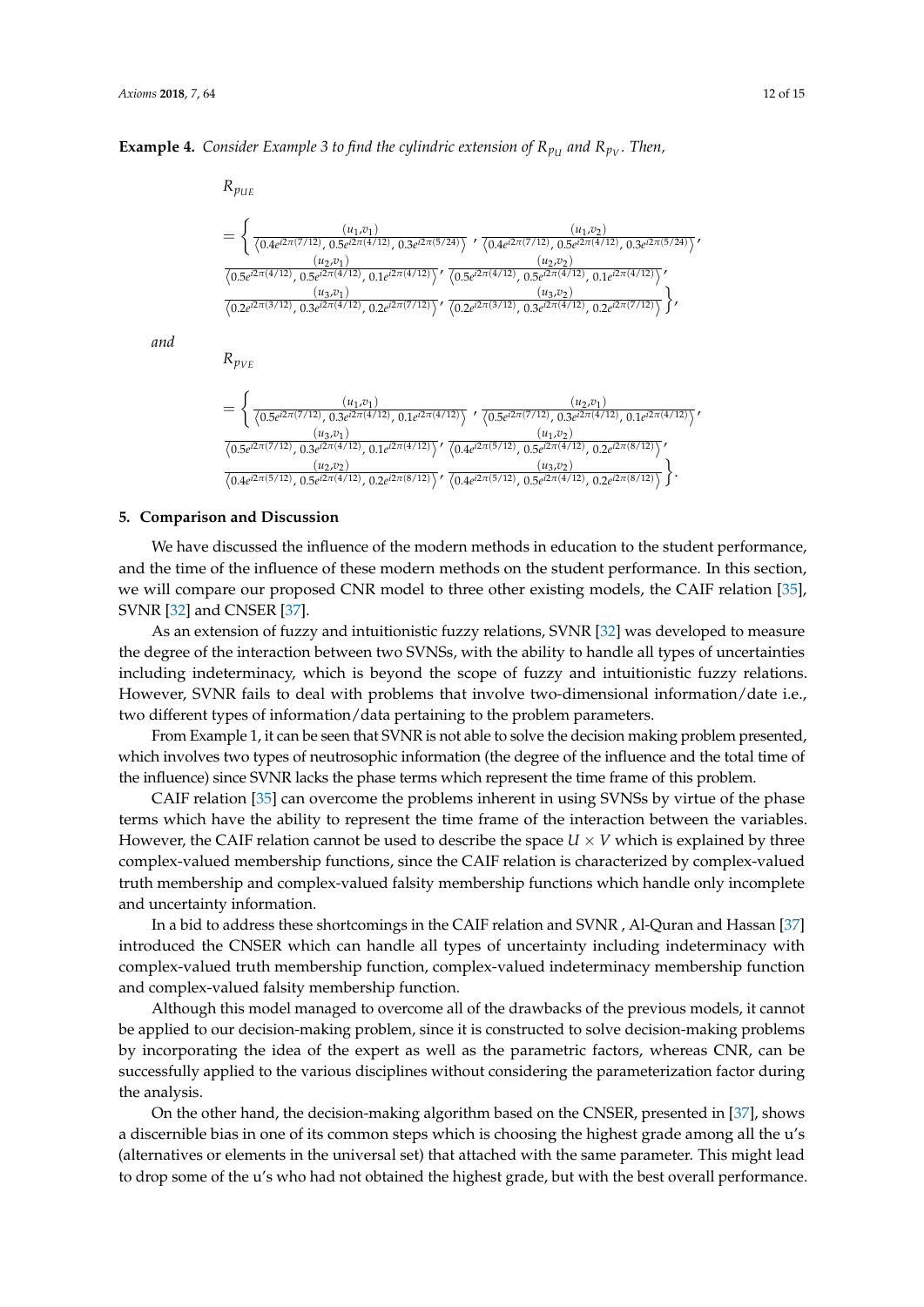This inaccurate step can clearly affect the final decision, especially when the universal set contains more than three elements with extremely small differences in the values of the membership functions. Unlike the CNSER method and the other methods that were discussed, our proposed model and its accompanying decision-making algorithms can be used in any type of situation including ones in which the values of the membership functions of the alternatives are extremely close to another, thus making our proposed method superior compared to other recent approaches and also existing methods in the literature. The comparative analysis provided above explains the importance and necessity of our proposed CNR model.

## **6. Conclusions**

This paper derived and investigated the relations among the CNSs and used these relations to describe and handle a real decision-making problem. The Cartesian product between two CNSs is defined as a prerequisite to define the CNR. Subsequently, the formal definition of the CNR is presented based on the definition of the CNSs. A new algorithm has been proposed and its detailed decision steps constructed. It was shown to be workable and successful in producing a desired result as illustrated by the application in education. We then presented some fundamental operators on the CNR such as complement and inverse of CNR. The axiomatic definition of the composition of CNRs is also defined along with an example to illustrate the applicability of this concept to derive useful information in reality by combining two CNRs. We provided some theorems on the previous operations and derived some properties with illustrative examples. The concepts of projection and cylindric extension for CNRs is also defined and illustrated by examples. We further demonstrated the superiority of the proposed CNR model through conducting a comparison between our model and three other models, which are SVNR, CAIF relation and CNSER. This novel concept provides a significant contribution to the sets and relations by adding a crucial aspect, which is the time factor to measure not only the degree of interaction between two objects but also the time of this interaction. This idea can also be conveyed to the area of the cognitive maps to measure the intersection time of the neutrosophic cognitive map parameters. The structure of the CNR is also rehabilitated to describe the relations between periodic phenomena that have uncertain data where the amplitude terms represent the uncertainty and the phase terms represent the periodicity semantic. Thus, the CNR may provide a powerful framework to represent problems with uncertainty and periodicity simultaneously in the field of physics, signal processing, stock marketing, and so on. The phase term of the CNR may also represent distance, direction, temperature, pressure or any variable that affects and interacts with its corresponding amplitude term in the decision process. This new interpretation of the phase term may open avenues for many applications in the field of physics and other natural sciences; for example, the CNR may be used as a new descriptor for the relation between vector quantities, where the amplitude and phase terms of the CNR, respectively, represent the magnitudes and the directions of the vector quantities. The development of CNR is important as it forms a basis for the derivation of complex neutrosophic logic.

**Author Contributions:** Conceptualization, A.A.-Q. and S.A.; Formal analysis, A.A.-Q. and S.A.; Investigation, A.A.-Q. and S.A.; Methodology, A.A.-Q.; Writing- original draft, A. A.-Q.; Writing-review and editing, S.A.

**Funding:** This research received no external funding.

**Conflicts of Interest:** The authors declare no conflict of interest.

#### **Abbreviations**

The following abbreviations are used in this manuscript: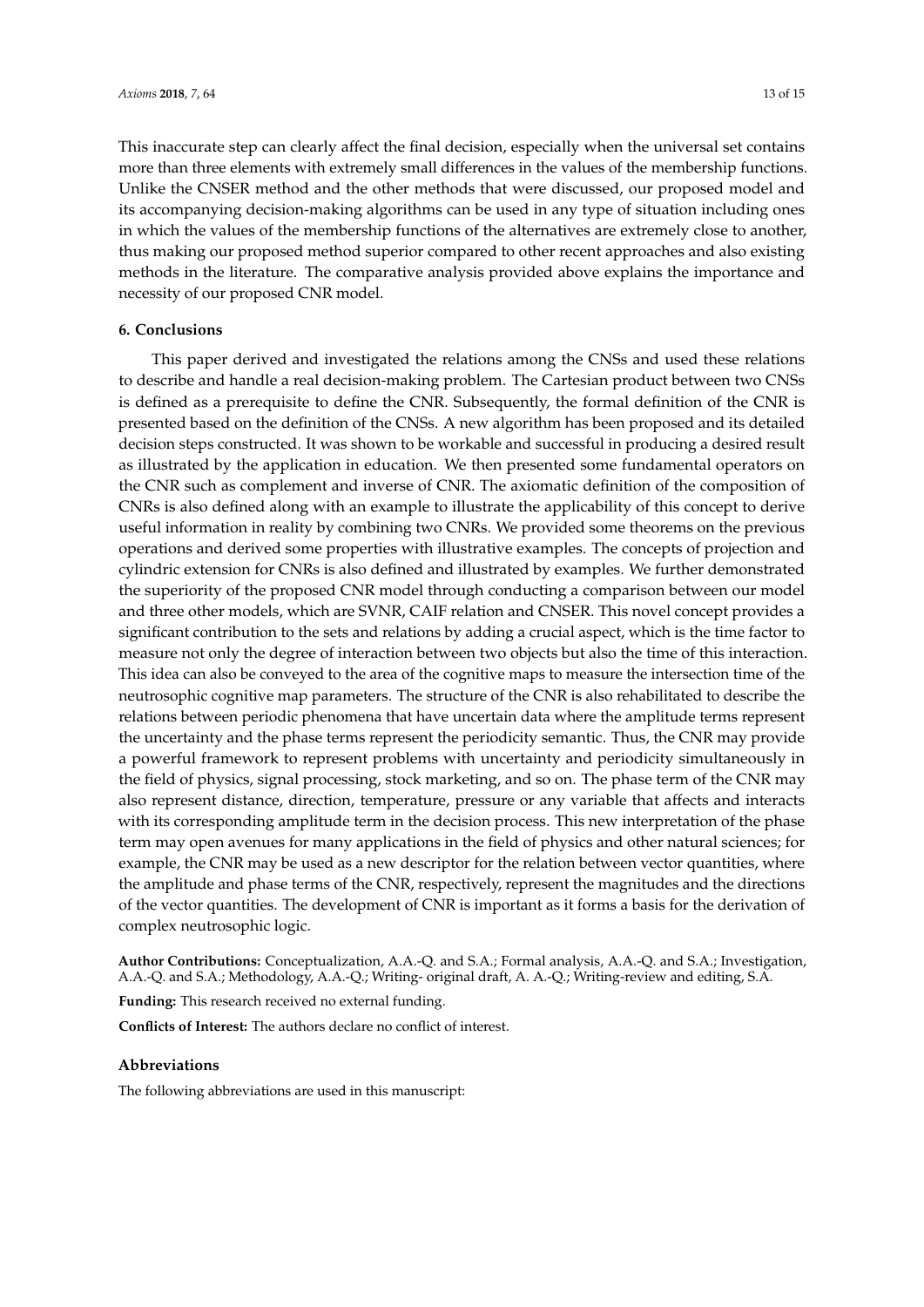- CNSs Complex neutrosophic sets
- SVNR Single valued neutrosophic relation
- CAIF Complex Atanassov's intuitionistic fuzzy
- MCDM Multi criteria decision-makig

# **References**

- <span id="page-13-0"></span>1. Zadeh, L.A. Fuzzy sets. *Inf. Control* **1965**, *8*, 338–353.
- 2. Song, Y.; Hu, J. Vector similarity measures of hesitant fuzzy linguistic term sets and their applications. *PLoS ONE* **2017**, *12*, e0189579. [\[CrossRef\]](http://dx.doi.org/10.1371/journal.pone.0189579)
- 3. Atanassov, K. Intuitionistic fuzzy sets. *Fuzzy Sets Syst.* **1986**, *20*, 87–96.
- <span id="page-13-1"></span>4. Liu, P.; Li, D. Some Muirhead mean operators for intuitionistic fuzzy numbers and their applications to group decision making. *PLOS ONE* **2017**, *12*, e0168767. [\[CrossRef\]](http://dx.doi.org/10.1371/journal.pone.0168767)
- <span id="page-13-2"></span>5. Wang, T.C.; Tsai, S.Y. Solar panel supplier selection for the photovoltaic system design by using fuzzy multi-criteria decision making (MCDM) approaches. *Energies* **2018**, *11*, 1989. [\[CrossRef\]](http://dx.doi.org/10.3390/en11081989)
- 6. Ziemba, P.; Jankowski, J.; Watrobski, J. Online comparison system with certain and uncertain criteria based on multi-criteria decision analysis method. *Lect. Notes Artif. Intell.* **2017**, *10449*, 579–589.
- 7. Jaini, N.I.; Utyuzhnikov, S.V. A fuzzy trade-off ranking method for multi-criteria decision-making. *Axioms* **2018**, *7*, 1. [\[CrossRef\]](http://dx.doi.org/10.3390/axioms7010001)
- 8. Ziemba, P. NEAT F-PROMETHEE—A new fuzzy multiple criteria decision making method based on the adjustment of mapping trapezoidal fuzzy numbers. *Expert Syst. Appl.* **2018**, *110*, 363–380. [\[CrossRef\]](http://dx.doi.org/10.1016/j.eswa.2018.06.008)
- 9. Bashir, M.; Salleh, A.R.; Alkhazaleh, S. Possibility intuitionistic fuzzy soft set. *Adv. Decis. Sci.* **2012**. [\[CrossRef\]](http://dx.doi.org/10.1155/2012/404325)
- <span id="page-13-3"></span>10. Alkhazaleh, S. The multi-interval-valued fuzzy soft set with application in decision making. *Appl. Math.* **2015**, *6*, 1250–1262. [\[CrossRef\]](http://dx.doi.org/10.4236/am.2015.68118)
- <span id="page-13-4"></span>11. Onat, N.C.; Gumus, S.; Kucukvar, M.; Tatari, O. Application of the TOPSIS and intuitionistic fuzzy set approaches for ranking the life cycle sustainability performance of alternative vehicle technologies. *Sustain. Prod. Consum.* **2016**, *6*, 12–25. [\[CrossRef\]](http://dx.doi.org/10.1016/j.spc.2015.12.003)
- <span id="page-13-5"></span>12. Lyu, H.M.; Wu, Y.X.; Shen, J.S.; Zhou, A.N. Assessment of social-economic risk of chinese dual land use system using fuzzy AHP. *Sustainability* **2018**, *10*, 2451. [\[CrossRef\]](http://dx.doi.org/10.3390/su10072451)
- <span id="page-13-6"></span>13. Liao,H.; Wu, D.; Huang, Y.; Ren, P.; Xu, Z.; Verma, M. Green logistic provider selection with a hesitant fuzzy linguistic thermodynamic method integrating cumulative prospect theory and PROMETHEE. *Sustainability* **2018**, *10*, 1291. [\[CrossRef\]](http://dx.doi.org/10.3390/su10041291)
- <span id="page-13-7"></span>14. Smarandache, F. Neutrosophic set—A generalisation of the intuitionistic fuzzy sets. *Int. J. Pure Appl. Math.* **2005**, *24*, 287–297.
- <span id="page-13-8"></span>15. Wang, H.; Smarandache, F.; Zhang, Y.; Sunderraman, R. Single valued neutrosophic sets. *Multispace Multistruct.* **2010**, *4*, 410–413.
- <span id="page-13-9"></span>16. Naz, S.; Akram, M.; Smarandache, F. Certain notions of energy in single-valued neutrosophic graphs. *Axioms* **2018**, *7*, 50.
- 17. Al-Quran, A.; Hassan, N. Fuzzy parameterised single valued neutrosophic soft expert set theory and its application in decision making. *Int. J. Appl. Decis. Sci.* **2016**, *9*, 212–227.
- 18. Li, Q.; Ma, Y.; Smarandache, F.; Zhu, S. Single-valued neutrosophic clustering algorithm based on Tsallis entropy maximization. *Axioms* **2018**, *7*, 57. [\[CrossRef\]](http://dx.doi.org/10.3390/axioms7030050)
- <span id="page-13-10"></span>19. Ye, J. Projection and bidirectional projection measures of single valued neutrosophic sets and their decision-making method for mechanical design schemes. *J. Exp. Theor. Artif. Intell.* **2017**, *29*, 731–740. [\[CrossRef\]](http://dx.doi.org/10.1080/0952813X.2016.1259263)
- <span id="page-13-11"></span>20. Ye, J. A multicriteria decision-making method using aggregation operators for simplified neutrosophic sets. *J. Intell. Fuzzy Syst.* **2014**, *26*, 2459–2466. [\[CrossRef\]](http://dx.doi.org/10.3233/IFS-130916)
- 21. Ye, J. Simplified neutrosophic harmonic averaging projection-based method for multiple attribute decision making problems. *Int. J. Mach. Learn. Cybern.* **2017**, *8*, 981–987.
- <span id="page-13-12"></span>22. Ye, J. The generalized Dice measures for multiple attribute decision making under simplified neutrosophic environments. *J. Intell. Fuzzy Syst.* **2016**, *31*, 663–671. [\[CrossRef\]](http://dx.doi.org/10.3233/IFS-162179)
- <span id="page-13-13"></span>23. Ramot, D.; Milo, R.; Friedman, M.; Kandel, A. Complex fuzzy sets. *IEEE Trans. Fuzzy Syst.* **2002**, *10*, 171–186.